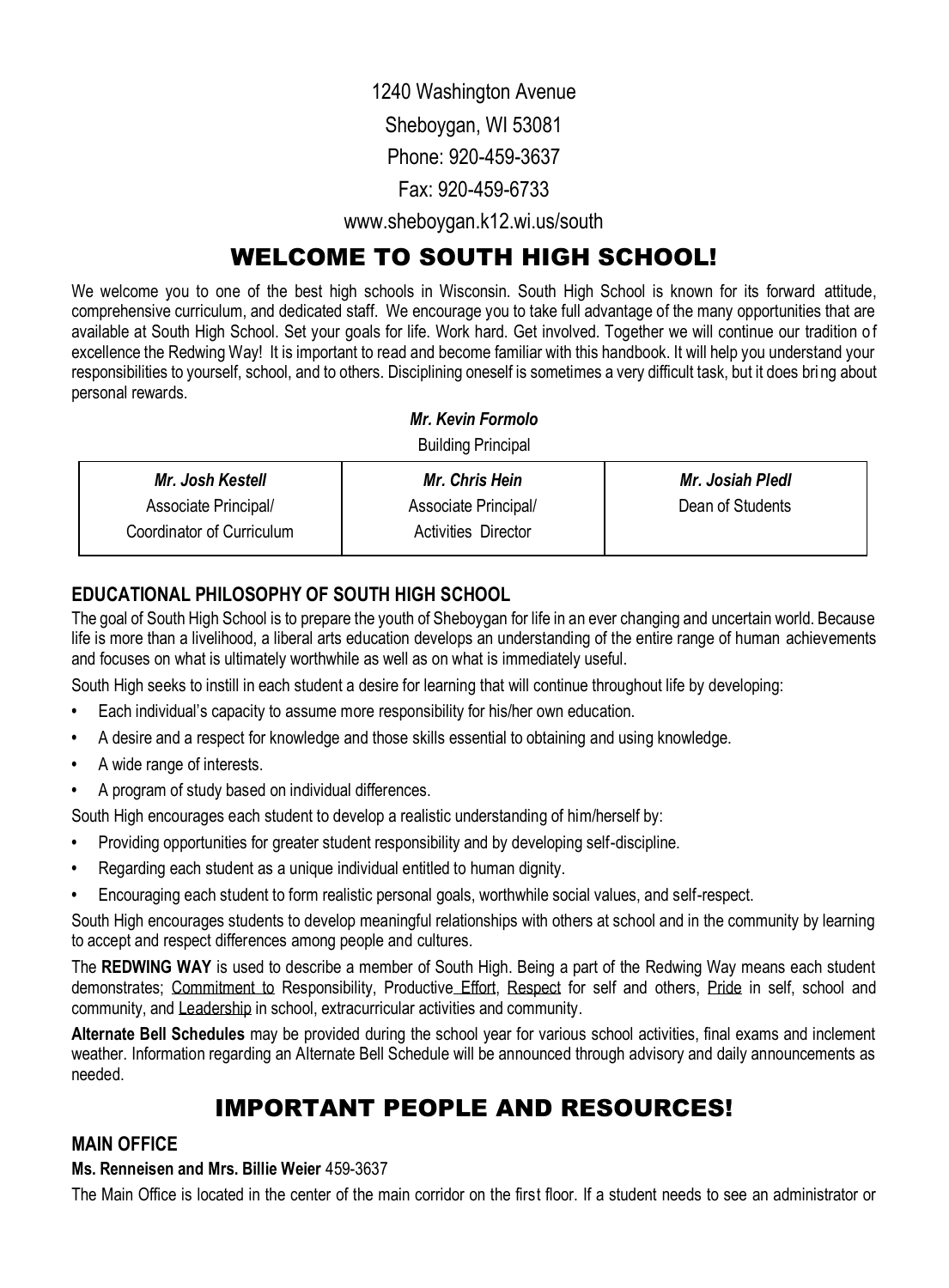have a question answered, this is the place to come. The Main Office is open school days from 7:00am–4:00pm and nonschool days from 7:00am–3:00pm.

### **ATTENDANCE OFFICE AND HEALTH DESK**

#### **Mrs. Kim Laack** 459-3958

The Attendance Office is located near the main entrance to SHS. A parent/guardian should call this office to report an absence from school. For convenience, an answering machine is used in the evening. A student who needs to go to the Health Room needs to have a pass from a teacher**.**

## **ACTIVITY & FINANCIAL OFFICES**

#### **Mrs. Mary Risse** 459-3716 (Activity), **Mrs. Patty Guenther** 459-3702 (Financial)

The Financial and Activity offices are located in the commons area near the entrance of the building. The offices are open before school from 7:00 - 7:55 a.m. Money for class fees, materials, workbooks, lunch accounts, and fundraising activities is collected at the financial office. All matters related to school activities and athletics are handled here, including obtaining participation clearance slips.

#### **COUNSELING CENTER**

#### **Ms. Clarice Houseye, Mrs. Cheryl Stubbe, Mrs. Lynn Roenitz Phone** 459-3641 (Room 130)

The Counseling Center is located across the hall from the Main Office. Each counselor is specially trained to help . To see a counselor, stop in and fill out an appointment slip. Parents are welcome to call with questions or to make appointments. A counselor is someone who wants students to get the most out of school – and life!

#### **Pupil Services Team:**

| <b>School Counselors</b> |          | <b>School Social Worker</b>  |          |
|--------------------------|----------|------------------------------|----------|
| Mr. Steve Schneider      | 459-3644 | Mrs. Carla Vorpahl           | 803-7903 |
| Mrs. Ann DePagter        | 459-3643 |                              |          |
| Mr. Regan Haulotte       | 459-3645 | <b>School Psychologist</b>   |          |
| Ms. Sara Sandman         | 459-3642 | Mrs. Kris Schoenenberg-Gross | 459-3267 |

### **SCHOOL RESOURCE OFFICER**

#### **Mr. Chris Bahr–** Phone 459-3706 (220)

It is the goal of the Student Resource Officer to develop a working relationship between students, school and police department, provide instruction in the classroom, be a resource person, and develop proactive programs to deal with delinquency.

#### **SCHOOL SECURITY OFFICER**

**Mr. Tim Eirich -** Phone 803-7808 (Room 18)

It is the responsibility of the School Security Officer to maintain the safety and security of the building, staff and studen ts.

### **LIBRARY/MEDIA CENTER**

The Library Media Center is a place for quiet work, study, or reading. It is open from 7:00 a.m. – 4:00 p.m. on Monday, Tuesday & Thursday and from 7:00 a.m. – 3:30 p.m. on Wednesday & Friday. Hours are subject to change and will be posted and announced beforehand.

### **DAILY BULLETIN**

The Redwing Daily delivers announcements during advisory Mon, Tues., Thurs., and Fri. via the advisory powerschool page. They will also be posted on the South High School Facebook page and on the school website. Please take advantage of all the opportunities for involvement that are available at South High School.

#### **SCHOOL STORE**

The Red Zone is South High School's student-run school store. The Marketing and Management classes manage The Red Zone, which sells beverages, snack foods, and apparel.

# CO-CURRICULAR ACTIVITIES AND SPORTS

Participation in co-curricular activities is a privilege offered to, and earned by, students. **In order to maintain co-curricular privileges, participants are expected to adhere to higher standards of academics and conduct than that established for the general school population.** Many co-curricular activities, such as running for class officer, require academic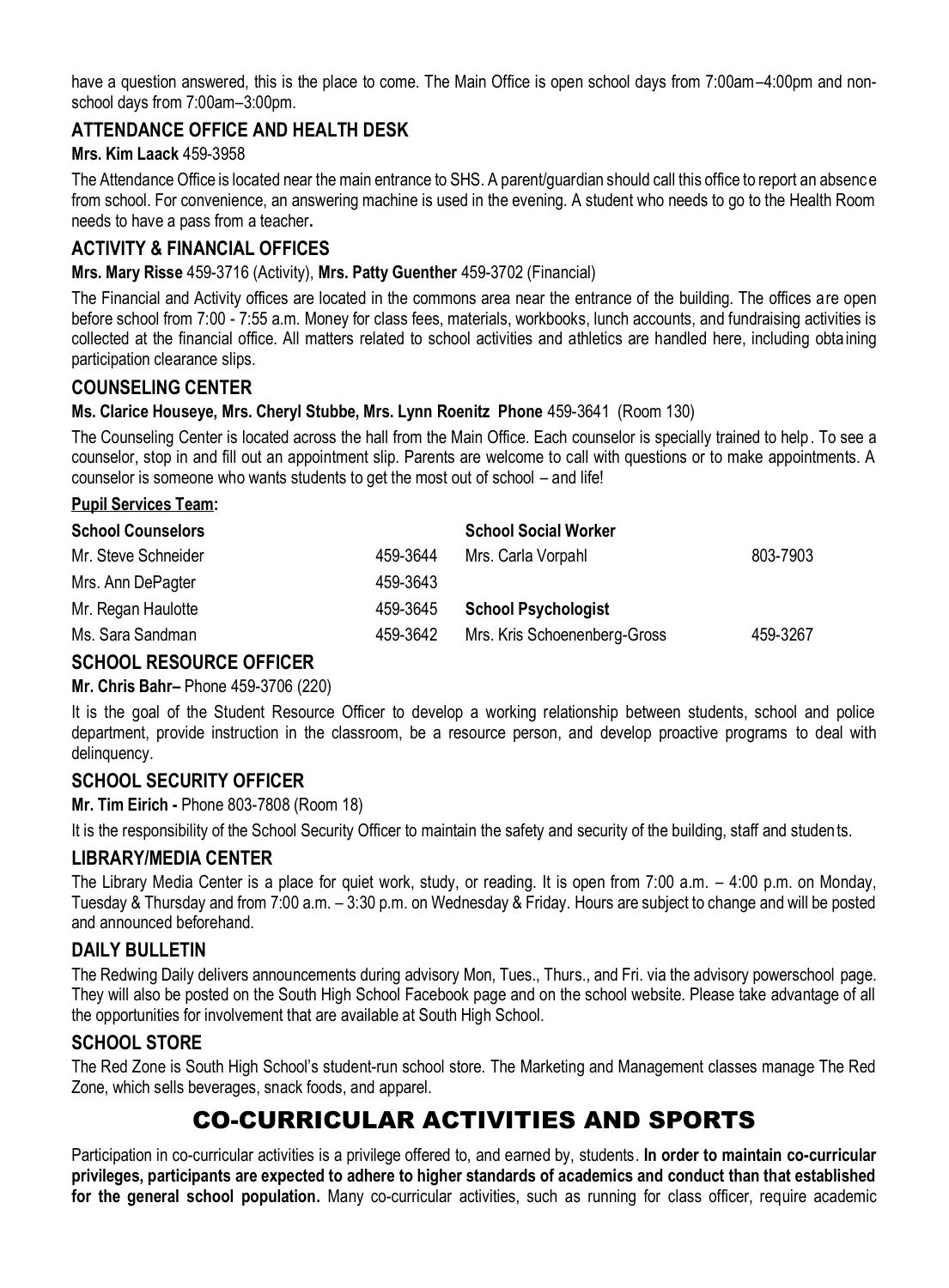standards similar to those necessary to participate in athletics. See the advisor/coach for requirements. Participation in cocurricular activities is a student privilege, and suspension of such privileges does not require a due process hearing procedure.

South is a member of the Fox River Classic Conference which includes Ashwaubenon, Bay Port, DePere, Green Bay Preble, Green Bay Southwest, Manitowoc, Notre Dame Academy, and Sheboygan North.

# **SOUTH HIGH OFFERS THE FOLLOWING CO-CURRICULAR SPORTS:**

| <b>FALL SPORTS</b>       | <b>WINTER SPORTS</b>    | <b>SPRING SPORTS</b> |
|--------------------------|-------------------------|----------------------|
| Football                 | Boys' Basketball        | Boys' Baseball       |
| Boys' Soccer             | Girls' Basketball       | Girls' Softball      |
| Volleyball               | Hockey                  | Boys' Track          |
| <b>Cross Country</b>     | Boys' Swimming & Diving | Girls' Track         |
| Girls' Swimming & Diving | Wrestling               | Boys' Golf           |
| Girls' Tennis            | Gymnastics              | Girls' Soccer        |
| Girls' Golf              | Dance                   | Boys' Tennis         |
| Dance                    | Cheer & Stunt           |                      |
| Cheer & Stunt            |                         |                      |

# **SOUTH HIGH OFFERS THE FOLLOWING CO-CURRICULAR ACTIVITIES:**

**Arts Scream:** Students who have an interest or passion in visual art are encouraged to join. Arts SCREAM gives its members a chance to explore different mediums and styles of Art in order produce Art for themselves and for the community (Service Projects), as well as provide a place to discuss Art.

**Bowling Club:** The purpose of the Wisconsin High School Bowling Club is to provide high school students an opportunity to experience the spirit of the team competition and community pride while participating in a sport they can enjoy for the rest of their lives, and to allow any bowler, without regard to race, sex, or physical ability, an opportunity to participate within a team environment. It will provide an opportunity for student bowlers to meet bowlers from other schools and travel to other bowling club facilities. Practice and meets begin in November and continue on throughout the beginning of March.

**Chess Club:** The Chess club meets on Thursdays right after school in the Redwing Foyer. At the club meetings we go over tactics and strategies and discuss tournament results. Stop at the Rec Department or in the South High activities office to register for Chess Club

**Chinese Club:** Students will fundraise money to travel to Chicago Chinatown and China to learn more about the Chinese culture. They also dance for Feats and Follies and do other activities according to students needs.

**Culinary Arts Club:** This club is open to all students who wish to further skills in culinary arts, compete in competitions and participate in catering events. Culinary Arts Club helps prepare students for the real world by advancing skills in food prep, customer service, leadership and working with others.

**Debate:** Students develop skills in organization, research, logic, public speaking, and debate by studying a topic of national importance. Students develop these skills by competing against teams from other schools in Policy, Debate, Value Debate, and Congress.

**Drama, Fall Musical and Stage Crew:** Students are invited to participate in the dramatic productions staged each year at South High and learn about the various areas of the theater and theatrical production. Whether you are an actor or prefer to be a behind-the-scenes, we have a place for you! Each year South joins with North High School to perform a musical. Auditions are held the first week of school and the production is usually the first two weeks of November. The crew assists with techni cal aspects of dramatic productions in addition to its regular duties of setting up for school assembly programs in the auditorium. Members learn basic stage scenery techniques, lighting methods, and sound system organization.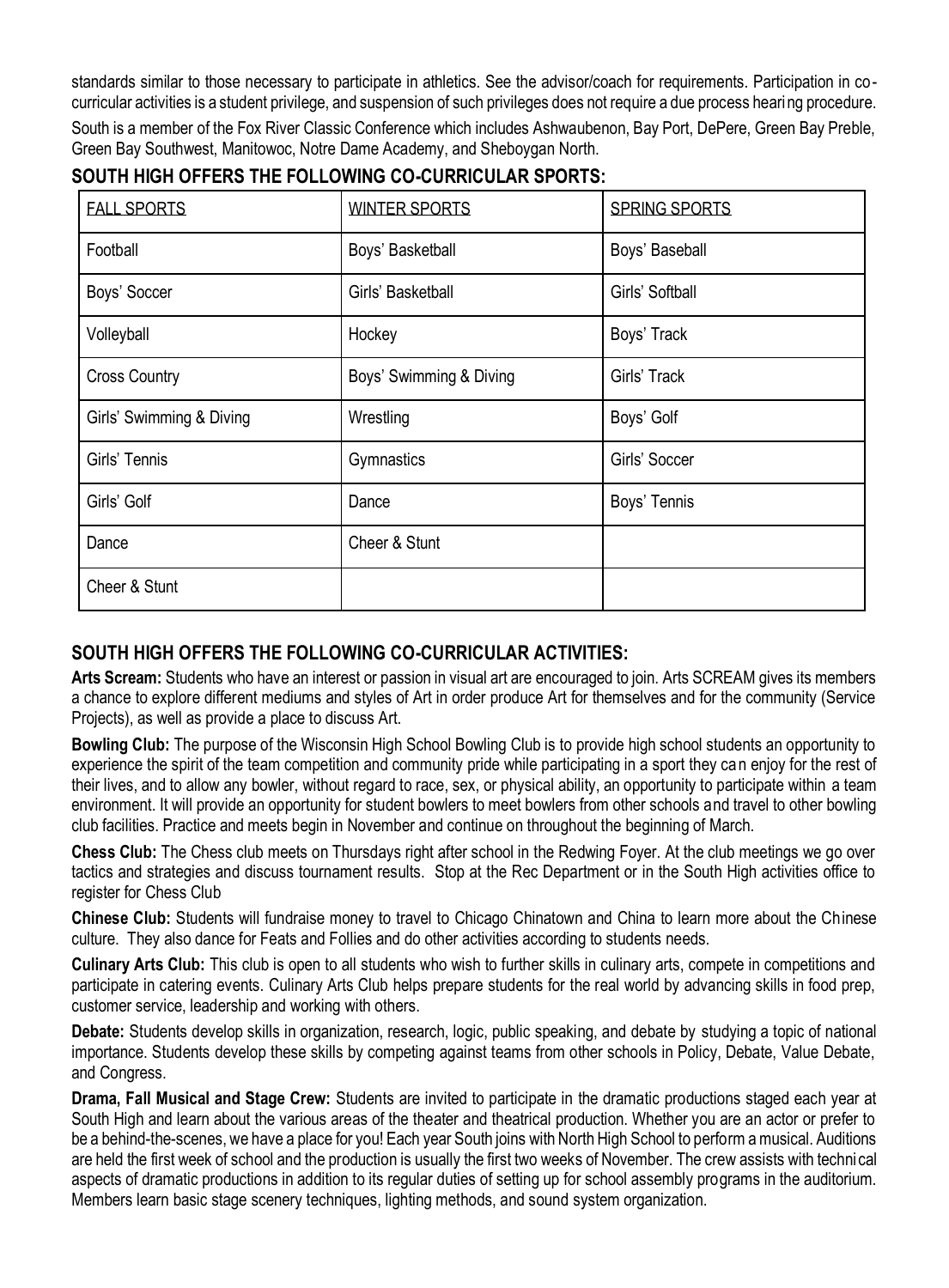**Drumline:** gives band students an opportunity to study, rehearse, and perform works beyond the material studied in band specifically around marching percussion. Drumline allows for percussionists and non-percussionists to study more in depth marching percussion music. Drumline rehearses two times a week and has several performances both in and outside of the school day. Membership is open to any students taking band. An audition is required which occurs in late May.

**FBLA:** (Future Business Leaders of America) is the premier organization for students interested in business. It is the largest student business organization in the world with more than a quarter of a million members. South High FBLA is open to all students, regardless of career choice. FBLA members have the opportunity to participate in competitive events, travel to leadership conferences, and service to others.

**FCCLA:** (Family, Career and Community Leaders of America) is a nationally recognized organization promoting personal growth and leadership skills through family and consumer sciences classes. Students also have a chance to take part in community service work and compete in leadership in the areas of family and children, teaching (elementary or early childhood education), and culinary arts.

**Feats & Follies:** This is a yearly event under the direction of South High students. Each year in April, the students of South High showcase their talents ranging from singing and dancing to band performances and hilarious skits. This is a great way to show off all the hidden talents of the student body. Everyone is welcome to help with the decorations and show details. This event is open to the public.

**Forensics:** Forensics is an extracurricular activity involving interscholastic competition in 19 different areas of public speaking. The areas included are formal speaking, play acting, and oral interpretation. Forensics helps students become articulate speakers, allows them to speak out on current issues of concern, allows them to meet and compete against students from around the state, and helps them seek relevance in literature and history.

**GSA:** (The Gay/Straight Alliance) The Gay/Straight Alliance (GSA) is a student-led organization that provides a safe and supportive environment for gay, lesbian, bisexual, and transgender students. GSA members work to support one another, educate themselves, and work to end discrimination against gay, lesbian, bisexual, and transgender members of the school and community. GSA provides a safe place for students to express their ideas and concerns related to sexual orientation and gender identity issues.

**Hmong Student Organization:** This organization is open to all Hmong and non-Hmong students in all classes. The goal of this organization is to improve students' self-esteems, cultural values, career planning, and leadership skills. In other words, it is to build a warm and diverse positive learning environment in the school and community. Each member of the this organization is required to be a good role model for other students and his or her siblings by having a strong self-identity such as being proud of his or her own cultures, showing appreciations toward other cultures, and having a well-planned career path beyond high school.

**HOSA:** (Health Occupations Students of America) This organization enhances the delivery of compassionate, quality healthcare by providing opportunities for knowledge, skill and leadership development of all health science technology education students, therefore, helping students to meet the needs of the health care community. Students will have an opportunity to compete in a health care area.

**International Dancers:** Members perform traditional and cultural dances for other schools and area organizations.

**National Honor Society:** The Pantzer Chapter of the National Honor Society has a charter dated over 40 years ago. Now, as then, membership is based upon academic excellence, service, leadership, and character. Students must meet the minimum academic criteria with a 4.25 grade average. Service includes school and/or community activities, while entire faculty rates character and leadership.

**Red Team:** The Red Team Is a student run organization sponsored by local businesses around Sheboygan. Red Team's goal is to not only prepare freshman for their first day and year at South High School, but to continue to teach lessons and provide guidance through leadership to the lower classes.

**Renewable Redwings:** This is an environmental group with the emphasis on spreading awareness for taking care of our environment and school through recycling and other responsible actions.

**Student Council:** South High's Student Council is one of the most influential of all co-curricular groups. The Council is all volunteer organization. Any student interested may participate subject to a minimum hours of service to the Council established by its advisors. Students volunteer to be involved in a variety of school or community projects. In the past, Council has organized and planned Homecoming, Prom, Blood/Clothing/Food Drives, Pep Assemblies, and the Student of the Month Recognition Program.

**Trap Club**: Students participate in competitive trap shooting program, league competition starts in early spring and ends with the State Shoot in mid-May. The Club is open to both boys and girls. All of the competitions are held at local sportsman's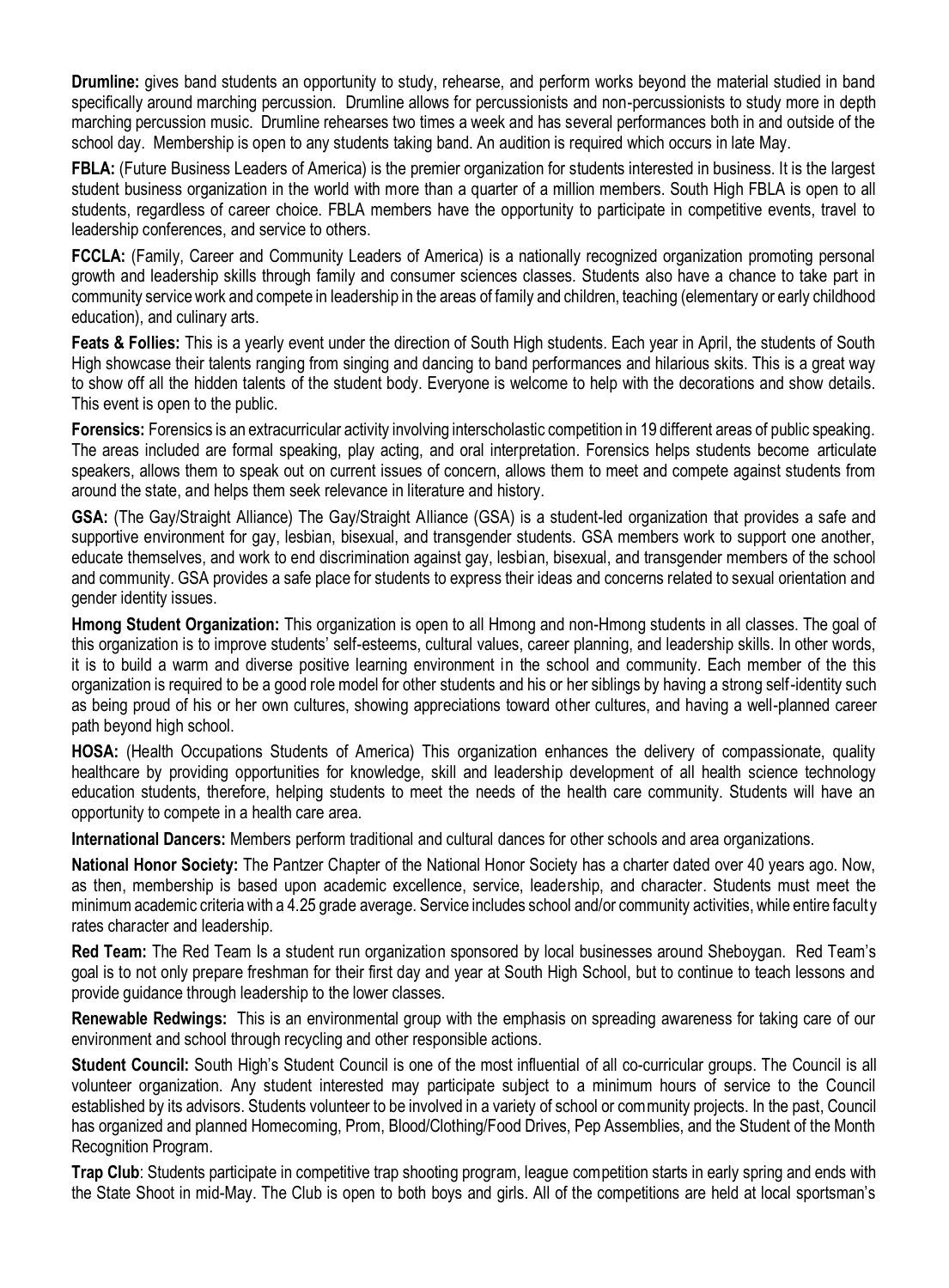clubs and compete with other Sheboygan County High Schools. The Sheboygan County High School program was started in 1982 at South High

**Walk for Warmth:** Is an organization that brings awareness to others in our community who need assistance when paying their heat/gas bill through WPS. To raise that awareness, South holds a walk in December where students raise pledges, and the money goes to WPS customers. The last two years the students donated food for the Redwing Pantry here at school vs. pledges.

**World Languages Club:** The World Language club meet outside of school time learning about each culture; specifically, holidays, traditions, and values.

Any individual who wishes to start a new organization should check with the Activities Director. Every club must have a sponsor who is a member of the school staff and must have a constitution/charter statement on file in the Activities Office. **The Activities Director must approve all Fund Raising activities on or off the campus.**

# THE REDWING WAY: EXPECTED STUDENT BEHAVIOR PHILOSOPHY

The goal of the Code of Student Rights and Responsibilities is to have all parent/guardians, students and staff work together in order to create a positive learning environment through the development and use of democratic practices.

We each have a right to experience a **safe** school, populated with **respectful** and **responsible** individuals. The freedom of an individual, or group, stops when it intrudes upon the rights of others. Since the lawful rights of individuals may clash, these rights must be balanced to protect as many persons as possible.

School staff and students should respect the views and opinions of others.

The right to learn and teach involves the development of attitudes, habits, and behaviors that create a proper environment for learning. Therefore, the following rights have been established for students and staff:

- **1.** The right to attend a school that is safe, orderly, and learning-centered.
- **2.** The right to an educationally defined discipline plan that assists students in becoming self-disciplined and supports positive change within individuals.
- **3.** The right for all individuals to maintain an environment conducive to learning, which requires implementing the school's discipline plan.
- **4.** The right to fair, consistent procedures that are implemented should a student violate a school policy.

# **THE "ABOVE THE LINE" PHILOSOPHY**

- **1.** South High School subscribes to the Positive Behavior Intervention Support Framework (PBIS) for student behavior. The premise of PBIS is to support students in making appropriate choices regarding behavior through teaching, practice and acknowledgement. PBIS at SHS is the foundation of the "Redwing Way". Through the "Redwing Way" all students are taught positive behaviors, provided with opportunities to practice the behavior and are acknowledged frequently for meeting expectations.
- **2.** "Redwing Way" To adhere to the "Redwing Way," an individual demonstrates positive behaviors through commitment, effort, respect, pride and leadership.

# **THE "BELOW THE LINE" OR "BOTTOM LINE" PHILOSOPHY**

- **1.** "Minor Infraction" Whenever an individual slips into an opposite, negative behavior, the individual is committing a "Minor Infraction". At this point, the student has an opportunity to work with the classroom teacher to resolve the situation. Teachers have the opportunity to "share the power" with the student in determining a resolution. The teacher or student may choose to include the Dean of Students to work through the conflict and complete a "Fix It Plan".
- **2.** "Major Infraction" Occasionally an individual will commit a more grievous act, such as: repeated "Minor Infractions", tobacco, alcohol & drug violations; fighting; theft; weapons possession; all forms of harassment; gang-related activity; major threats; bomb or fire concerns; substantial vandalism; vulgarity directed at an adult or gross insubordination. These are considered to be a "Major Infraction" and are dealt with as a referral to the dean of students and/or administration.
- **3.** It is important to remember that in this program, students are encouraged to take responsibility for their own actions. Classroom teachers are given more authority to set and control the atmosphere of their classrooms. The Dean of Students and other School Administration are to support the classroom teacher in maintaining a classroom environment where students adhere to the "Redwing Way".

The foundation for the following South High guidelines can be found in one or more of the following Wisconsin State Statutes,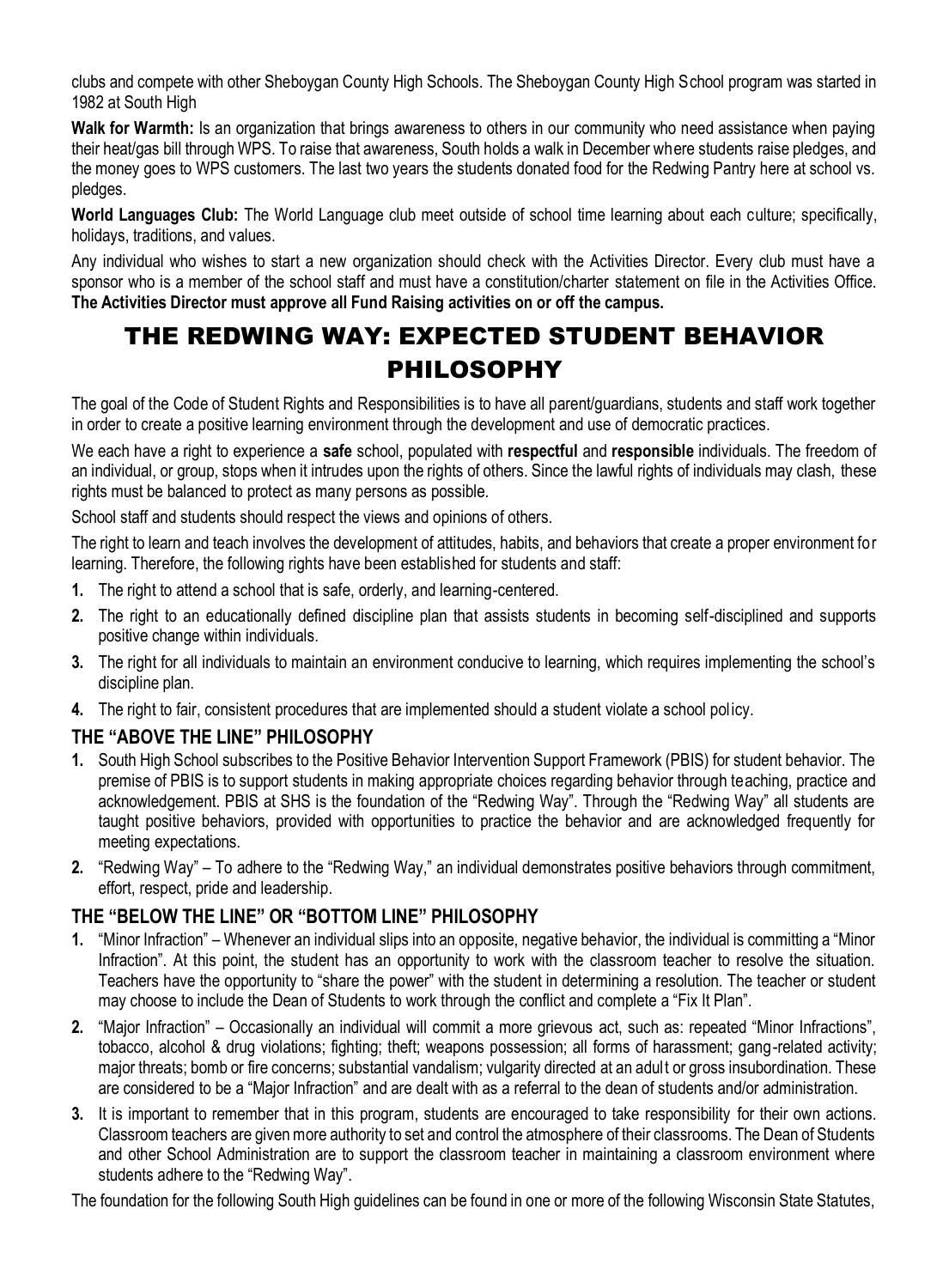Wisconsin State Acts, SASD Board of Education Policies or Board of Education Rules. **Statutes**: 101.123, 118.13, 118.15, 118.31(3), 120.12(20), 120.13 (1), 947.013, 948.61 Acts: 95, 239

**Rules**: 3516.1, 5113.3, 5114.1, 5114.4, 5146. **Wisconsin Administrative Code Title IV, Civil Rights Act of 1964, Title IX, Educational Amendments of 1972, Section 504, American Disabilities Act of 1990.**

# ATTENDANCE POLICIES

**If a student needs to leave school for an appointment or due to illness, the student must get a pass from the Attendance Office or the absence may be unexcused. If your student is marked absent in a class and you or your student feel it is incorrect please have your student contact the teacher and have the teacher contact the attendance office.**

The school **cannot** release a student without receiving written or verbal permission from the student's parent/guardian, or the independent student.

# **ATTENDANCE POLICY**

Wisconsin State Compulsory Attendance Law requires regular, full-time school attendance until a student reaches the age of 18. Students are expected to be in attendance all 180 days of the school year. By statute, parents are permitted to excuse a student for up to 10 full days in a school year. Students exceeding 10 full day absences must receive clearance from the appropriate administrator. Absences not approved by the school are considered unexcused.

In order to excuse an absence, a parent/guardian of a minor student or an independent student must report the absence to the Attendance Office by either a telephone call or by a written, signed, and dated note specifically stating the reason for the absence. Notification within one school day of the absence is preferred.

After five (5) school days and not more than ten (10) school days, an absence may be excused, at the discretion of an administrator, after receiving a written, signed, and dated note from a parent/guardian specifically stating the reason for the absence, the date(s) of the absence and why there has been a delay in requesting the absence be excused. **Absences are not normally excused after a period of ten (10) school days.**

If a student has an identifiable medical problem, a written statement from the doctor (not a note on a prescription pad) must be presented to the office in order to excuse the student beyond statute limits. Depending upon the nature of the medical situation an updated statement may be requested monthly.

Automatic daily phone calls are made to the student's home for every unexcused absence. When a student has been determined to have three unexcused absences in a particular class, a letter will be mailed to his/her parents/guardian. After the fifth unexcused absence has occurred, the attendance secretary will send out an unexcused absence letter to the parents and may arrange an appointment for a truancy conference.

Prior approval is needed in order for the following absences to be excused:

- **1.** Absence for the purpose of assisting students and/or their families with problems that make regular school attendance difficult or inappropriate (students who experience severe personal or social adjustment problems per Board Policy 5113.33).
- **2.** A school-approved visit of a post-secondary program
- **3.** Family vacation (A Vacation Request Form must be completed)

Please note: Permission to attend these functions does not necessarily mean the student will be excused (especially if there has been a previous history of excessive absences).

### **HOMEWORK REQUESTS**

Parents may request work for students who are home ill for two or more days. To allow teachers time to gather materials, please call early in the morning. Homework will be available after 3:15 on the day the request is made. Additionally, parents may call or email most teachers directly and leave a message on voicemail. Additional electronic resources, to gain information on class assignments are PowerSchool, Google Classroom and Skyward. Additional information can be found on the SHS webpage or by contacting the Counseling Center or Main Office.

# **TARDY POLICY**

Sheboygan Area School District policy and South High School code pertaining to tardiness will be followed. A student who arrives to class after the mod has started is considered tardy to class. When tardiness is not the fault of the student (i.e. late dismissal from a previous class) the student should obtain a pass from the staff member who to excuse the tardiness.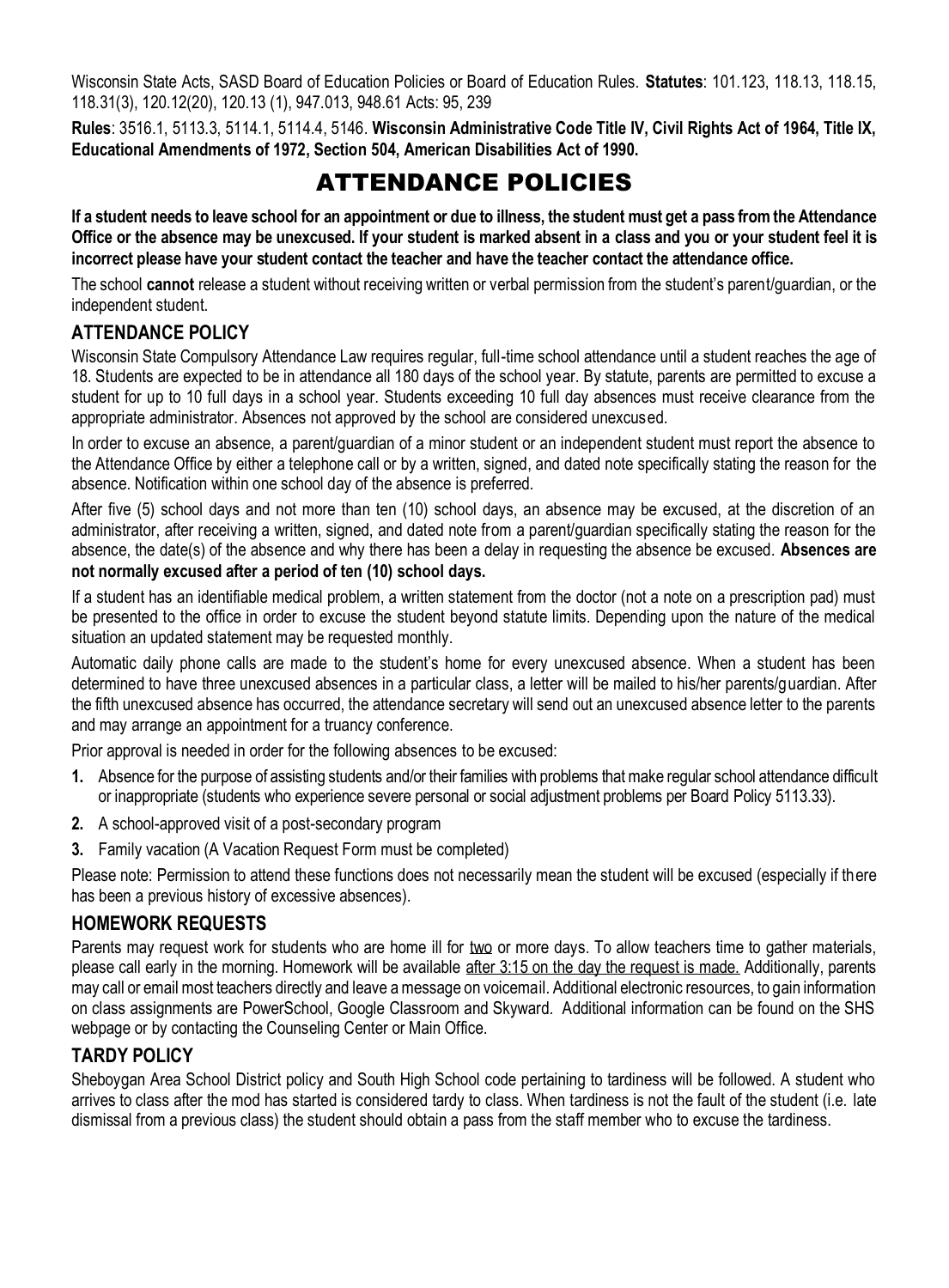# ACADEMIC POLICIES

# **ACADEMIC LETTER**

To receive an academic letter, a student must be on the high honor roll for four (4) semesters. Students who have received an academic letter will receive a medallion if they are on the high honor roll an additional two (2) semesters. Students who are on the high honor roll for all eight (8) semesters will be awarded a academic plaque.

# **COURSE AUDITS**

A student who audits a course does not receive academic credit. Course audits are not calculated as part of any weighted grade point average.

## **DROPPED COURSE PROCEDURES**

When a student wishes to drop courses for extenuating circumstances, the following procedures will be followed:

- 1. The student will confer with his/her counselor concerning the reason and need to drop a particular course.
- 2. The counselor will then confer with the student's teacher about class performance and make a recommendation.
- 3. The counselor will contact the student's parents and make them aware of graduation needs, sequence, and class load requirements, and be responsible for informing parents of the total situation.
- 4. If the parents approve of the course being dropped at this level, they and the counselor will sign the withdrawal form. **The principal will give final approval.** Appropriate copies will be placed in the student's permanent record. No transfer is complete until all signatures of approval are obtained.
- 5. Students dropping a class after the first four (4) weeks of the semester may be dropped with an "F" or "WF" grade. This grade will appear on the student's transcript.

Because of the necessity to update class lists, counseling files, attendance programs and grade programs, schedule changes and dropping classes are made only for the most serious of reasons.

## **FINAL EXAMINATIONS**

Each semester, South High School receives requests from students to leave school prior to the end of the semester or to take exams early. State law mandates that all students must attend school 180 days. If a student chooses to leave school early, he/she will not be excused from class. If a student does not complete final exam, final grades will reflect the lack of completion. If a student misses a final exam, they must work with teachers to arrange to take the final exam during a make-up time. Family vacations should be planned for after the final exam dates.

### **GRADUATION**

Participation in graduation exercises is optional and a privilege. This privilege may be revoked for unacceptable behavior. Seniors who do not wish to participate in the ceremony should notify thier School Counselor or Administrator, of their intentions as soon as possible, and no later than May 5th. Seniors who wish to participate in graduation must have an official cap and gown, must attend all practice sessions and assemblies, and must follow a few simple rules. Students are expected to dress appropriately. Jeans are never allowed and appropriate shoes must be worn.

# **GRADUATION REQUIREMENTS**

Planning a four-year educational program can be a complex process. School personnel, especially the counselors, look forward to this task. **However, the ultimate responsibility for meeting graduation requirements rests with the student**. To be eligible for a diploma, students must meet the minimum credit requirements in required and electives courses as outlined in the Course Description Guide or from the Counseling Center.

### **HONORS DIPLOMA**

- 1. A weighted grade point average of at least 5.0 or ranking in the top five percent of the senior class at the end of the first semester (plus second semester enrollment to complete the above requirements).
- 2. Three credits in Honors courses in the Weighted Grades Program.
- 3. Completion of at least three added credits for a total of 26 in grades 9 through 12.
- 4. A combined total of three credits in two of the following areas:
	- **a.** World languages
	- **b.** Fine Arts
	- **c.** Career and Technical Education or four credits in either Science, Mathematics, or Social Studies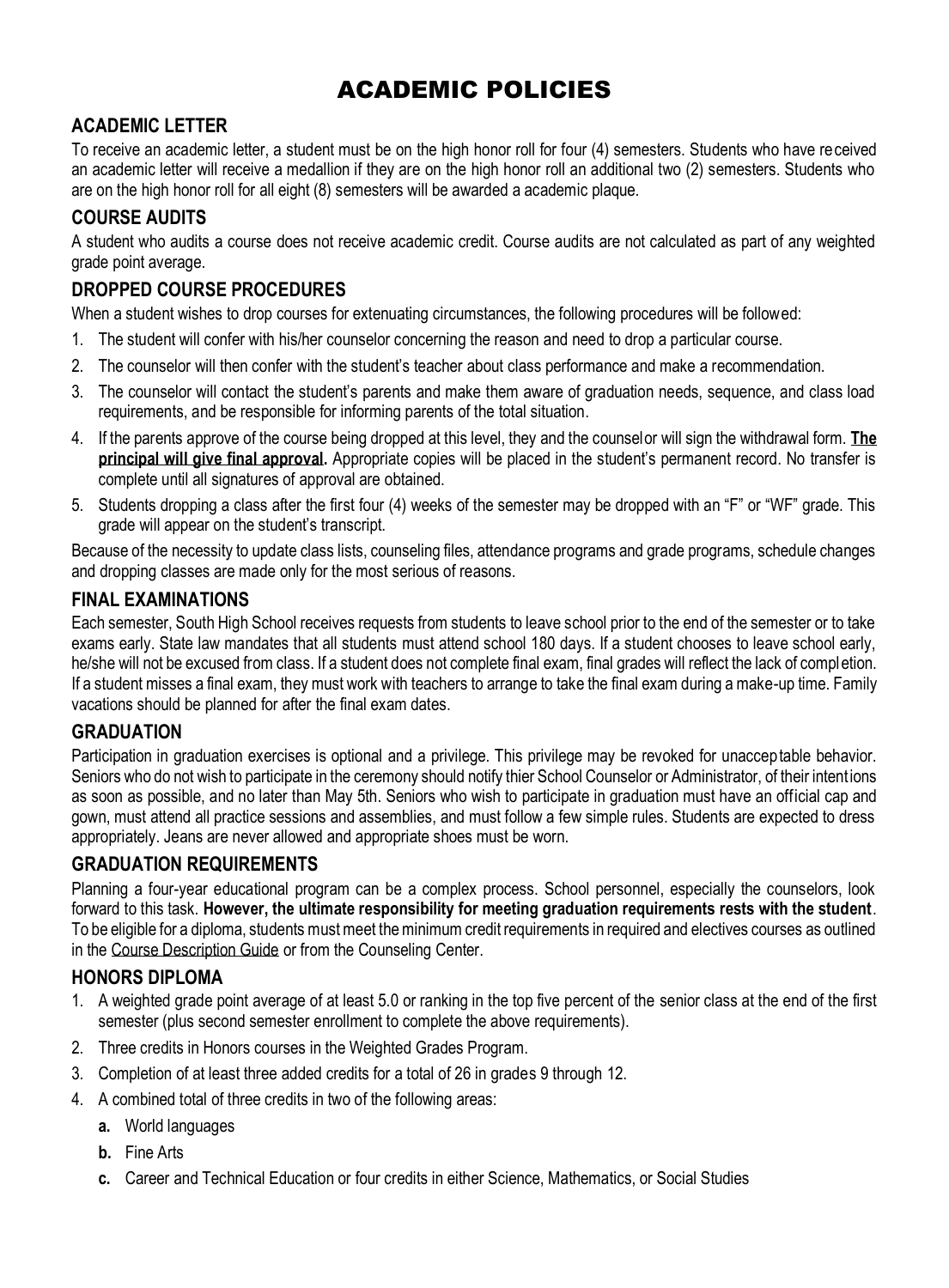# **WEIGHTED GRADE POINT SYSTEM**

A weighted grade point system is used at the high school. Complete details on calculating a weighted grade point average can be found in the Students Rights and Responsibilities Handbook or from the Counseling Center.

### **HONOR ROLL**

Students that earn 6 or more letter grades with weight attached are eligible for the Honor Roll.

FIRST HONORS: Weighted GPA 4.667 or higher

SECOND HONORS: Weighted GPA 3.667-4.666

Children with disabilities (CWD), and ELL students that have zero or one regular education class will use the following Honor Roll Scale:

FIRST HONORS: Weighted GPA 3.667 or higher

SECOND HONORS: Weighted GPA 3.0-3.666

## **HONORS INDEPENDENT STUDY COURSES**

The enrollment of a student in honors independent study courses may only be approved after the student completes all honors courses offered within the academic curricular subject area within which honors independent study is to be undertaken. A written curriculum will be developed for each honors independent study course, which will be approved by the appli cable high school and district academic department and personnel.

# **LIBRARY/MEDIA CENTER EXPECTATIONS**

- **•** Students should enter the IMC with a learning objective.
- **•** Students are expected to conduct themselves in a manner that maintains a quality educational environment that is conducive with reading, studying and researching.
- **•** Students are required to have their student ID to enter the IMC during their study halls. This is also required to check out any materials.
- **•** Use of computers is for academic purposes only according to the SASD user agreement.
- **•** Students may not use cell phones in the IMC.
- **•** Students may listen to their personal listening devices/MP3 players/iPods in the IMC. Loud music is not permitted.

# **MAKE-UP WORK GUIDELINES**

The student is responsible for contacting teachers to get make-up assignments when absent from a class for any reason. All make-up work is to be completed within one week, except when special arrangements are made. If make-up work is not completed, requirements of the course are not met and, consequently, the student may fail the course. Make-up work is a poor substitute for class participation, and even absences for which all make-up work is done may make the meeting of course requirements difficult, especially in lab participation classes. There is not an exception for school or extracurricular activity absences.

### **JUNIOR AND SENIOR RELEASE**

The State of Wisconsin allows schools to permit students with a "high level of maturity and personal responsibility to leave the school premises for up to one class period each day if the pupil does not have a class scheduled during that class period." South High administration will permit a student to be dismissed from school for one hour per day during a scheduled study hall. He/she must meet the following criteria:

#### **First Semester:**

- **• Juniors** having earned at least 12 credits toward graduation AND having earned a C- average for the previous quarter (at least a 1.667 GPA on a 4.0 scale)
- **• Seniors** having earned at least 18 credits toward graduation AND having earned a C- average for the previous quarter (at least a 1.667 GPA on a 4.0 scale)

#### **Second Semester:**

- **• Juniors** having earned at least 15 credits toward graduation AND having earned a C- average or higher for the previous quarter (at least a 1.667 GPA on a 4.0 scale)
- **• Seniors** having earned at least 21 credits toward graduation AND having earned a C- average or higher for the previous quarter (at least a 1.667 GPA on a 4.0 scale)

Each student must also meet the following criteria at the end of each quarter:

**During either semester, Sophomores, Juniors and Seniors need to meet these additional expectations:**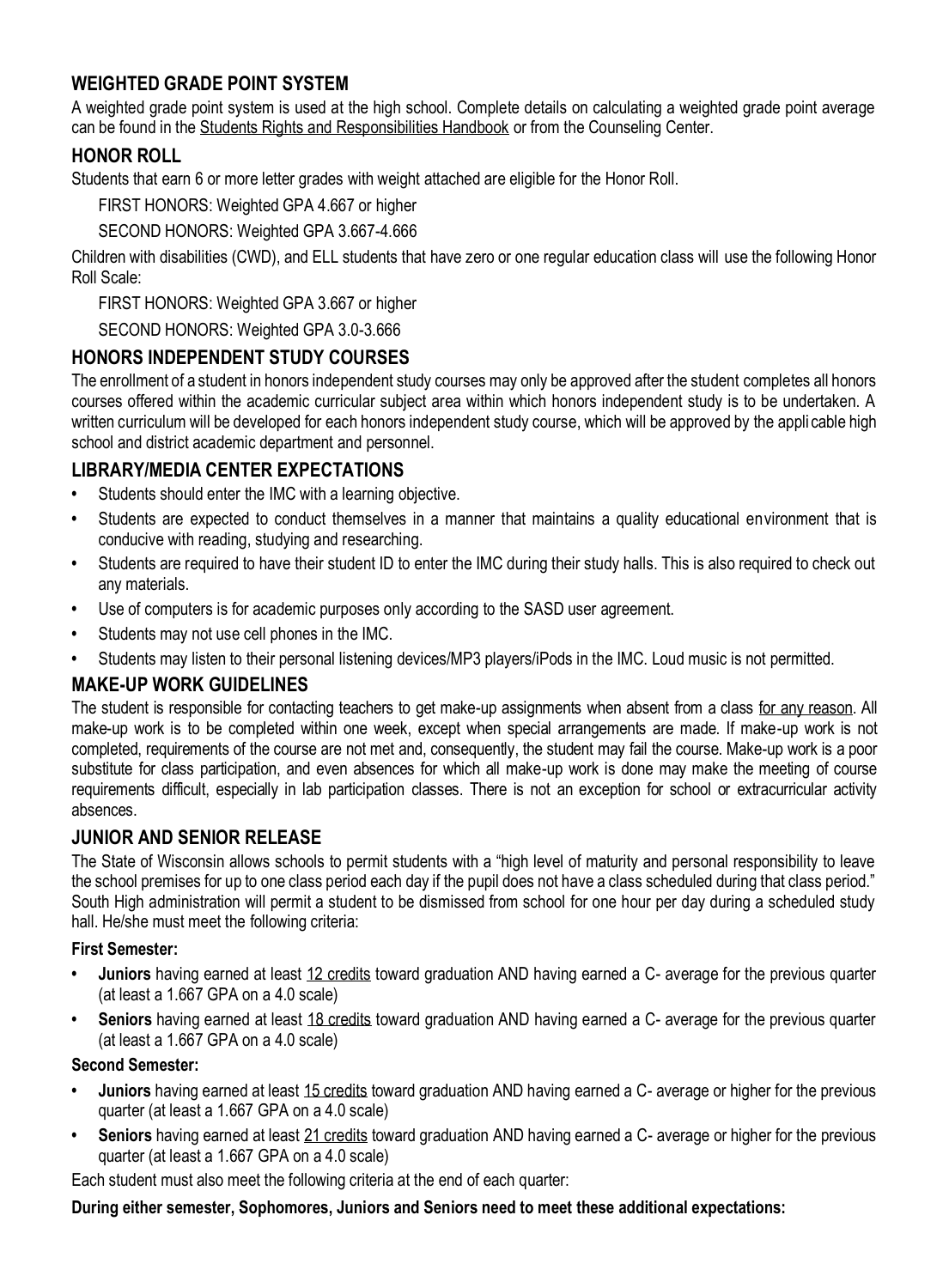- **1.** Have a signed parental permission form, unless he/she is an independent student.
- **2.** Have, from the previous quarter, **no failing grades.**
- **3.** Have, from the previous quarter, no more than 1 referral OR any out-of-school suspensions.
- **4.** Have, for the previous quarter, no more than 1 unexcused absence OR no more than 5 recorded tardies to classes from the previous quarter.
- **5.** Any junior or senior release student that leaves with or transports any non-release student during his/her dismissal will have this privilege revoked.
- **6.** This privilege can be revoked for acts of misbehavior within the community while on dismissal.

# **ACADEMIC LEARNING TIME (ALT).**

ALT is time in a student's schedule that would not be considered an academic course, but it is still a requirement of attendance. These may appear on your student schedule as the following: Guided Study Hall, Study Hall, Resource or Dismissal.

- **1. Guided Study Hall** is assigned to a student based on your previous quarter grades. Students having a GPA below 2.0 in the previous quarter OR any failing grades will be scheduled here. Also, students with a Major Referral or Truancy concerns can also be scheduled into guided study hall. The expectation in guided study hall is that the focus is on academics and achieving that 2.0+ GPA. When in guided study hall, students are to have their technology (cell phones) put away and the focus of using their chromebooks is to be classroom based. If students wish to work with a teacher or in a resource during their guided study hall time a PRE-ARRANGED pass must be acquired from that teacher. Simply arriving in guided study hall and announcing that you wish to go someplace else will not work.
- **2. Study Hall** in the commons is considered privileged study hall. Students are able to utilize the Commons and freely utilize other resources in the building as needed provided they again get a prearranged pass from a teacher or resource room. To remain in privilege study hall students must maintain a Minimum 2.0 GPA, have No F in Previous Quarter, No Major Referrals for Behavior in previous or current quarter and Maximum of one day (30 mods total) Unexcused Mods for Attendance. Poor behavior in privilege study hall such as scanning in and leaving or leaving behind a mess will result in referrals and movement to guided study hall.
- **3. Academic Resource** serves many different purposes in a student's schedule. A student may be scheduled into resource as a requirement of a class, as result of poor grades or poor assignment completion, or simply to make up missing work. As always, students may get a pass from a teacher to get help in resource or to complete an assessment during their ALT.
- **4. Dismissal time** has been offered to 11th and 12th grade students who are in good academic standing and are on track for graduation. Students dismissed during part of the day are not to be hanging out in other parts of the building (dismissal will be removed and they will be assigned a location to be accountable for). If a student wishes to complete work with a teacher or in a resource during dismissal time, please make those arrangements ahead of time and get a pass from your teacher.

# **ACADEMIC LEARNING TIME (ALT) PROCEDURES (GENERAL)**

- **1. Students are expected to treat ALT as they would any other academic class.**
- **2.** Students are to arrive on time.
- **3.** Students are to remain in their seats until after attendance is taken.
- **4.** If you need to visit another teacher during your ALT, you must get a pass from that teacher prior to arriving at at your scheduled location. There should be only one (1) name on a pass.
- **5.** No student is to be released from ALT without a pass.
- **6.** If a student leaves the ALT to go to the restroom or his/her locker, students are to have a pass in their possession issued from the supervising staff member.
- **7.** Students are to bring materials for their ALT mods.
- **8.** Students should use an appropriate volume and tone as to not disrupt others.

# STUDENT CONDUCT POLICIES

# **ALCOHOL AND OTHER ILLEGAL DRUG POLICY**

A student, while on school premises or while participating in school-related or sponsored events, who is using alcohol or other illegal drugs, or has done so prior to attending school or school related events, or who is in possession of or under the influence of alcohol or other illegal drugs, shall be disciplined according to Board Policy 5530, State Statute 120.12(20).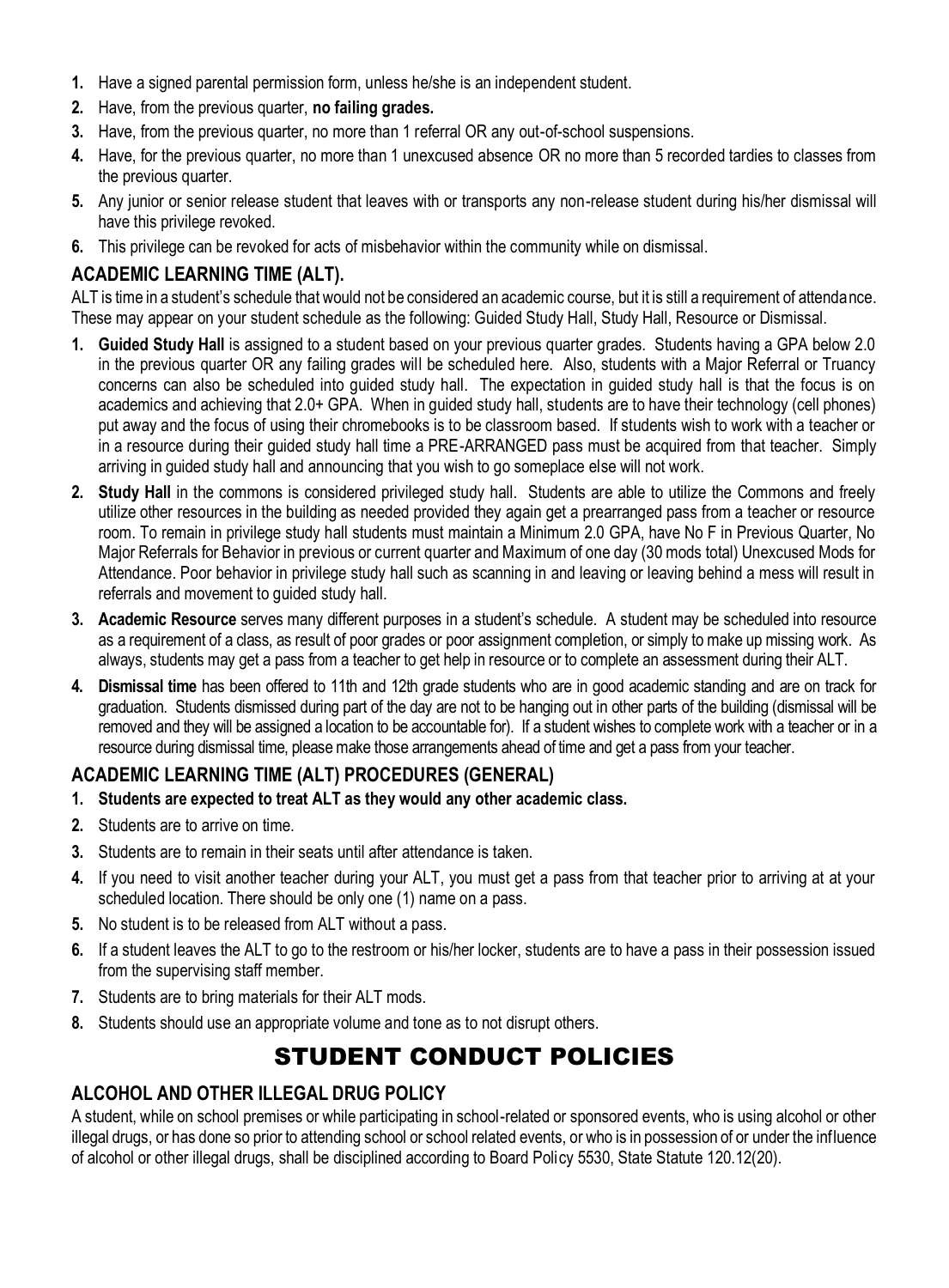# **ARTICLES PROHIBITED AT SCHOOL**

Problems may arise if students have articles that jeopardize the safety of others or interfere in some way with school routine. Such items include, but are not limited to: vape pens or electronic cigarettes, toy guns, water pistols, "Soakers", darts, fireworks, lasers, certain "look-a-like" items, etc. These will be taken from the student and may be returned only to a parent and appropriate disciplinary action may be taken. If after one (1) month it is not picked up, it will be discarded.

# **BIKES, SKATEBOARDS, ETC.**

Due to the increased possibility of injury to the rider or a pedestrian, all non-motorized "vehicles" must be walked or carried while on school property. Violation of this guideline could lead to the confiscation of the "vehicles," which will then be returned to a parent only.

# **AFTER SCHOOL, BEFORE SCHOOL OR LUNCH ACTIVITIES**

Students engaged in activities during these times must be under the immediate supervision of an adult superv isor assigned to the group of students. At no time are students to be without supervision. Students not participating in an after-school activity must leave the building by 3:30 pm on Monday, Tuesday, Thursday, Friday and 2:55 pm on Wednesday. Wednesday is set aside as church night and no student activities are to be scheduled. Evening activities on school nights such as athletic practices, club meetings, or rehearsals are not to extend past 10 p.m. The school is generally not open to students on Saturday or Sunday; however, student groups may use the building if their advisor clears their request with an administrator.

# **CLOSED CAMPUS**

Students are expected to remain in the school building during the academic day, with the exception of the lunch period and dismissal. Students may leave school during lunch if they wish during those scheduled times, but are expected to return to school on time. At any other time of the day, a pass from the Attendance Office is required prior to leaving the building.

# **CANINE SEARCHES**

It is the policy of the Sheboygan Area School District to maintain a drug free and healthy school environment. It is also the policy of the Sheboygan Area School District to provide a safe and healthy environment for all persons on its premises. Students are reminded not to share lockers. In an effort to protect the health and welfare of its students, the Board of Education authorizes the use of trained canines on school property, to detect the presence of controlled substances in school buildings and on school properties. Canine searches will be scheduled at the discretion of the Superintendent or designee. Canine searches will be used when:

- **•** There is reasonable suspicion that controlled substances may be in a school district building, but at unknown locations.
- **•** There is a belief that a random preventive search will be beneficial to ongoing drug prevention efforts.

Canine searches will include, but are not limited to, the exploratory sniffing of the outside of lockers, vehicles parked on school property, and any other areas of school property deemed appropriate by the Superintendent or designee. Canines may be used without prior notification to students and/or school personnel. A positive reaction by a trained canine will provide reasonable suspicion for a search of the locker, vehicle and other property of a student. A student is subject to disciplinary action by the school administration and possible law enforcement action, if controlled substances are discovered and possession is attributed to the student. Any items seized during a search by school officials will be safeguarded until appropriate authorities have made a decision on disposition of the items.

# **CELL PHONES**

Cell phone use is permitted in the Commons during lunch and study hall. Cell phone us e is also permitted during passing period. The use of cell phones during academic class time will be at the discretion of the classroom teacher. Teachers will have established clear guidelines for cell phone use by students during class. Failure to comply with classroom expectations will result in teacher and/or administrative consequences.

# **CHEATING**

A student who is observed trying to obtain test information, in possession of test information, exposing his/her paper and answers to another student, or assisting in any way another student in giving or receiving test information shall be deemed cheating. A failure may be recorded (as a zero or equivalent letter grade) for that assignment, and the teacher will contact the parents and administration. Plagiarism of published work will be treated in a similar manner.

### **CITY ORDINANCES**

Ordinances of the City of Sheboygan and other laws are enforced at South High School.

# **COMMONS AND LUNCH**

The Commons is open during both lunch periods. Students who remain in school during their lunch period must eat in the Commons. At the start of each lunch period, students must move out of the halls quickly and quietly, as many classes are stil l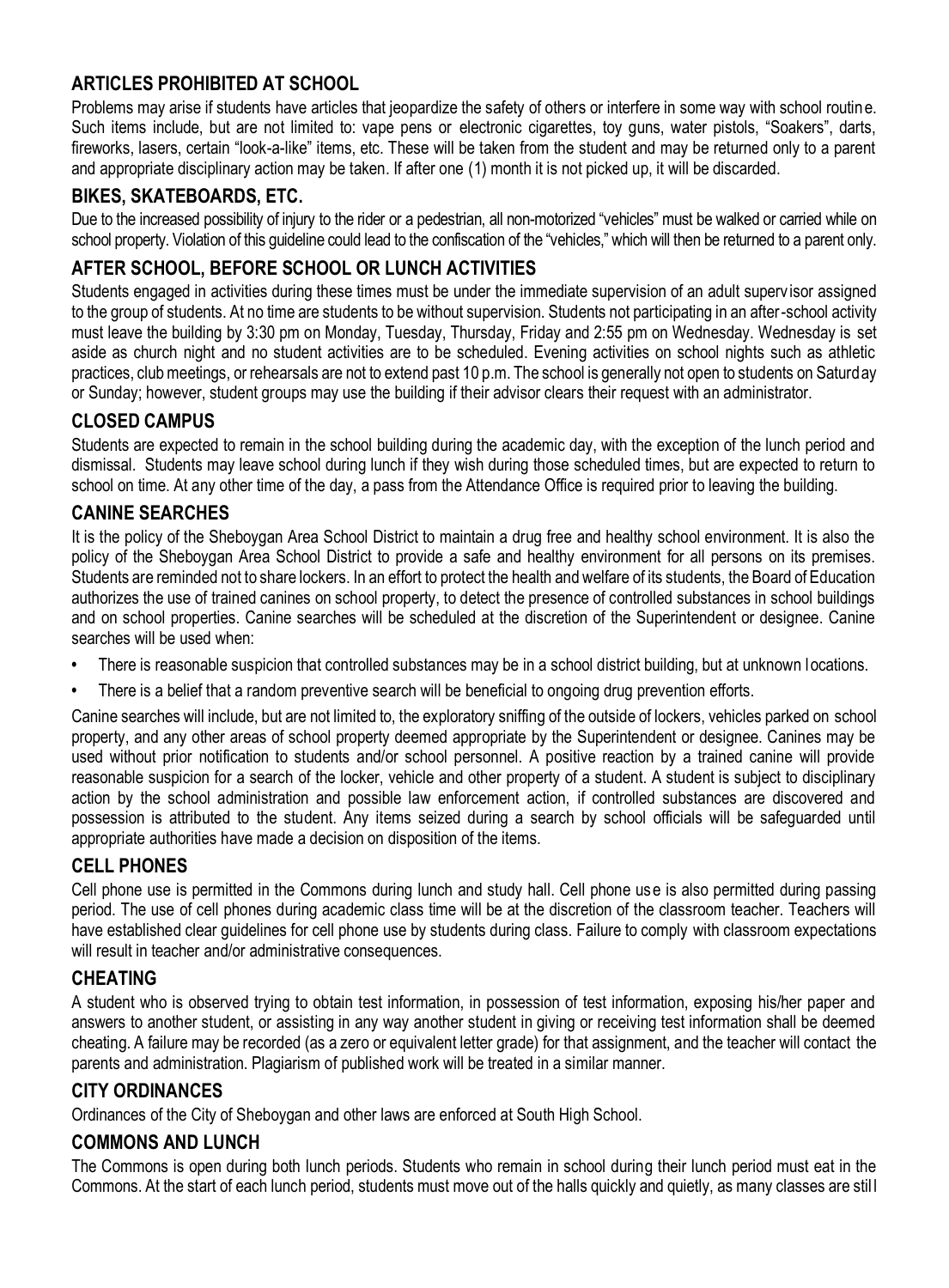in session. There should be no student hallway traffic at this time. Students must be in the Commons or outside until it is time to go to class. Any student spending the lunch period with a teacher in another part of the building must remain at that location the entire lunch period. Students are reminded that they are responsible for the cleanliness of the area in which they eat and are expected to clean up after themselves. These students must have a dated pass from the teacher whose room they are meeting in.

# **DANGEROUS WEAPONS**

It is the policy of the Sheboygan Area School District to provide a safe and healthy environment for all persons on its premises. Articles prohibited on all school property at any time of the day or night include, but are not limited to: any firearm whether loaded or unloaded, (except when in the possession of a legally authorized individual such as a police officer); any device designed as a weapon and capable of producing great bodily harm; or any other device or instrument which in the manner it is used is likely to produce great bodily harm. Disciplinary action will take the form of suspension from school and a recommendation to the Assistant Superintendent of Pupil Services for possible expulsion. Complete details are in School Board Policy 5772.

# **DISPLAYS OF AFFECTION**

Students will be permitted only to hold hands in the halls. All other forms of physical affection are considered inappropriate. Students observed participating in inappropriate displays of affection will be referred to the office. A conference may be held with the students involved and an Associate Principal. Written notification may also be sent to parents. Further repetition of inappropriate displays of affection shall result in a parent conference.

# **FIGHTING**

(SASD Policy 5520) Students are required to behave in a manner which shows respect towards building staff members and students at all times. Physical confrontations will not be tolerated and may result in administrative and legal consequences such as suspension and arrest or citation.

# **FLAG ETIQUETTE**

The Pledge of Allegiance is recited each morning. Students are not required to participate. However, students are expected to be respectful toward others who do participate. Respect can be shown by not interrupting those who participate, standing quietly in hallways, and refraining from any form of interference.

### **GROOMING AND DRESS**

It is recognized that students express their personality and individuality in the clothing they choose to wear. However, stud ents must strive to express that individuality in a manner that is appropriate in a school setting and not disruptive to the educational welfare of others. Regardless of personal style, clothing worn by students should be clean and safe to wear for the type of activity performed by the student. According to state regulations for public buildings, proper footwear must be worn at all times.

Some examples of clothing that is not appropriate in a school setting (list is not all inclusive):

- **•** Clothing which bears inappropriate words or pictures, such as language, sexual innuendo, alcohol or drug use, racist commentary, or commentary seen as hurtful to any class of people.
- **•** Clothing seen as physically revealing (excessive cleavage, exposing a student's midriff, back, or undergarments), intimidating, or disruptive to the educational process. This includes spaghetti strapped shirts/dresses, tube tops, halter tops, male tank-style underwear shirts, tank tops with straps less than 1 inch wide, cross-back tank tops, T-back tank tops, leggings and yoga pants.
- **•** "Showing of Colors" or "Gang" clothing as determined by administration or school security
- **•** Jewelry and body art (tattoos) are held to the same standard as clothing
- **•** Offensive or inappropriate words or symbols visible on hands, arms or legs
- **•** Jewelry with spikes or multi-finger rings
- **•** Gloves, full or fingerless
- **•** Wallet chains with more than a visible, straight-line connection; other chains on clothing
- **•** Recognized religious symbols should be worn under clothing. Unfortunately, some such items have been adopted by gangs as symbols for their groups

### **HALL PASSES**

Passes are an earned privilege. Each classroom teacher will establish individual written guidelines about the issuance of passes. Passes may list only one student name. Hall passes are available at the back of the student planner. One page will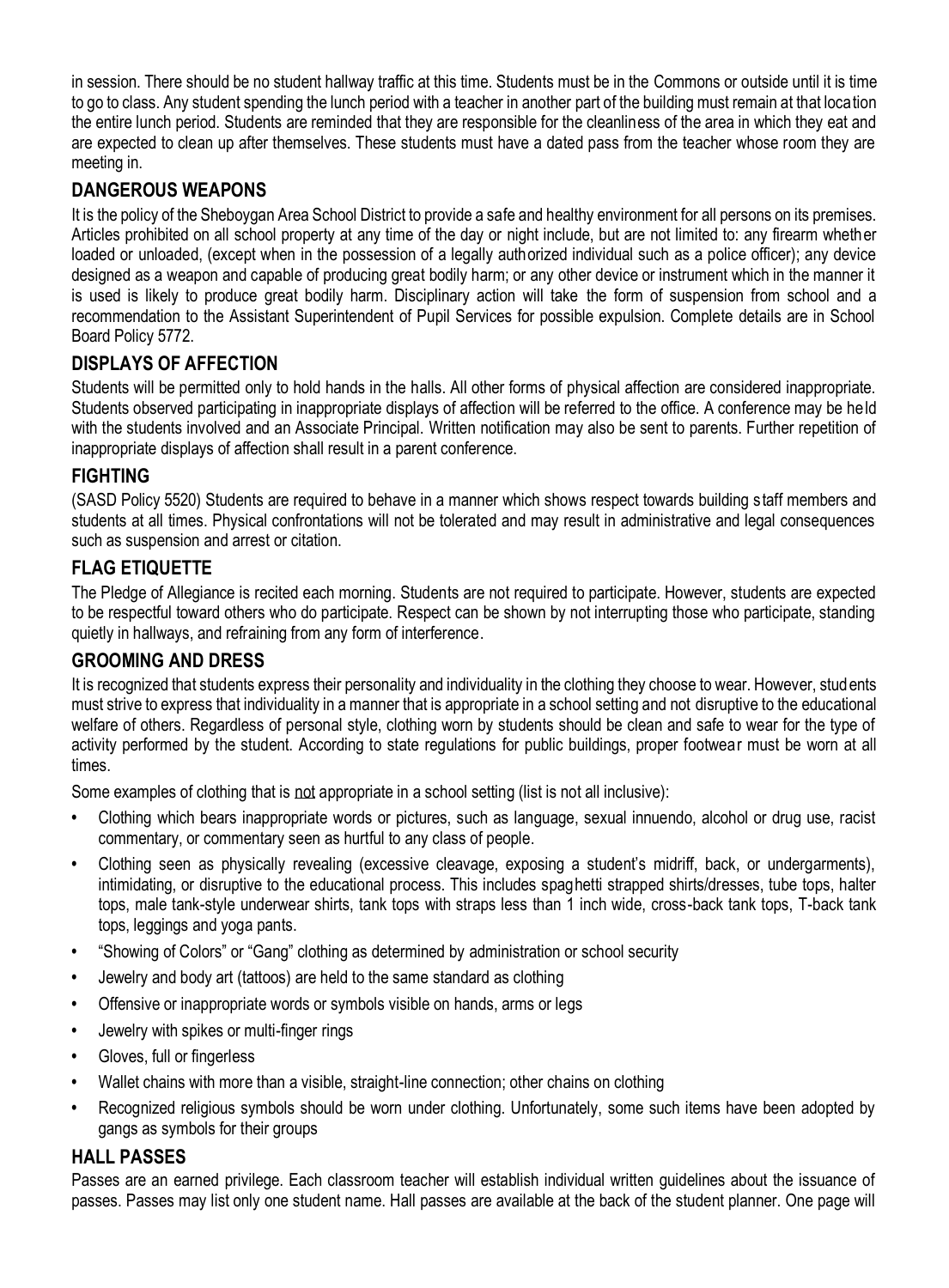designate one quarter. You must carry our planner for this is the primary source of hall passes.

# **HARASSMENT OF STUDENTS**

Harassment or intimidation may arise from a broad range of physical or verbal behavior. Harassment means behavior towards individuals based, in whole or in part, on sex, race, national origin, ancestry, creed, pregnancy, marital or parental status, sexual orientation or physical, mental, emotional or learning disability which substantially interferes with an individual's performance or creates an intimidating, hostile, offensive, environment. (Bigotry is included in this area).

*It is the policy of the Sheboygan Area School District to provide a positive learning environment that is free of any form of* harassment or intimidation toward and between students. Harassment will not be tolerated in any form and the District will *take all necessary and appropriate action to prevent and eliminate harassment, including discipline of offending persons and*  referral to law enforcement officials where appropriate. This policy is applicable to conduct of administrators, faculty and staff *toward students as well as the conduct of students towards adults and each other. In addition, this policy is applicable to conduct toward students by other persons who are authorized to be present on District premises.*

(The complete Board of Education Policy 5517 can be found in the Student Rights & Responsibilities Handbook.)

Students who believe that they have been subjected to any form of harassment or parents/guardians who believe that a student has been subjected to harassment may report the incident(s) to the building principal/designee. A complaint may be made to a teacher, counselor, school social worker or school psychologist who will report the complaint to the building principal or Director of Pupil Services.

## **HATS**

Wearing of head coverings (hats, bandanas, head bands, hairnets, sweatshirt hoods, etc.) is not permitted in the school building during the academic day. Students are expected to remove all head coverings upon entering the school building and to secure such items in their locker until the end of the academic school day. Students are asked to not wear head coverings until they have exited the school building.

## **INTERNET GUIDELINES**

Students are expected to follow the "High School Student Agreement and Permission Form for Internet Access/Web Page Consent" that they and their parent(s) signed. By signing this form, students have agreed to the following:

- **1.** Use of the Internet or other services must be in support of education or research and be consistent with the policies and objectives of the District.
- **2.** Use of the Internet or other services cannot be made without the permission of the staff member in charge or the supervising teacher.
- **3.** Only school district log-ons can be used **(no personal accounts can be accessed).**
- **4.** Use of the network to facilitate illegal activity is prohibited.
- **5.** Use of the network to access obscene or pornographic materials is prohibited.
- **6.** Any use for commercial or for-profit purposes is prohibited. This also includes buying, selling, and bartering, including but not limited to the use of credit cards.
- **7.** Disruption of the Internet/on-line service, supporting equipment, or information available on it is prohibited, including but not limited to tampering with hardware or software, vandalizing data, introducing or using computer viruses, attempting to gain access to restricted information or networks, or violating copyright law.
- **8.** The use of Internet or other services to harass other users or to transmit materials likely to be offensive or objectionable to recipients is prohibited.
- **9.** Visits to non class-related sites are prohibited.
- **10.** Protect themselves and others by not issuing their own or any other persons' addresses or telephone numbers over the Internet or other on-line services, remembering that on-line communications are not private.

Any problems or violations of these rules are to be reported to the supervising staff member.

# **JACKETS**

Jackets are not to be worn in the hallways and classrooms during class time. Jackets, coats or other outerwear are to be placed in a locker upon entering the building. If the weather is inclement, students are expected to wear sweaters or other appropriate clothing. Jackets and coats may be brought to the commons study hall for students leaving from this location for lunch, dismissal or departure at the end of the school day.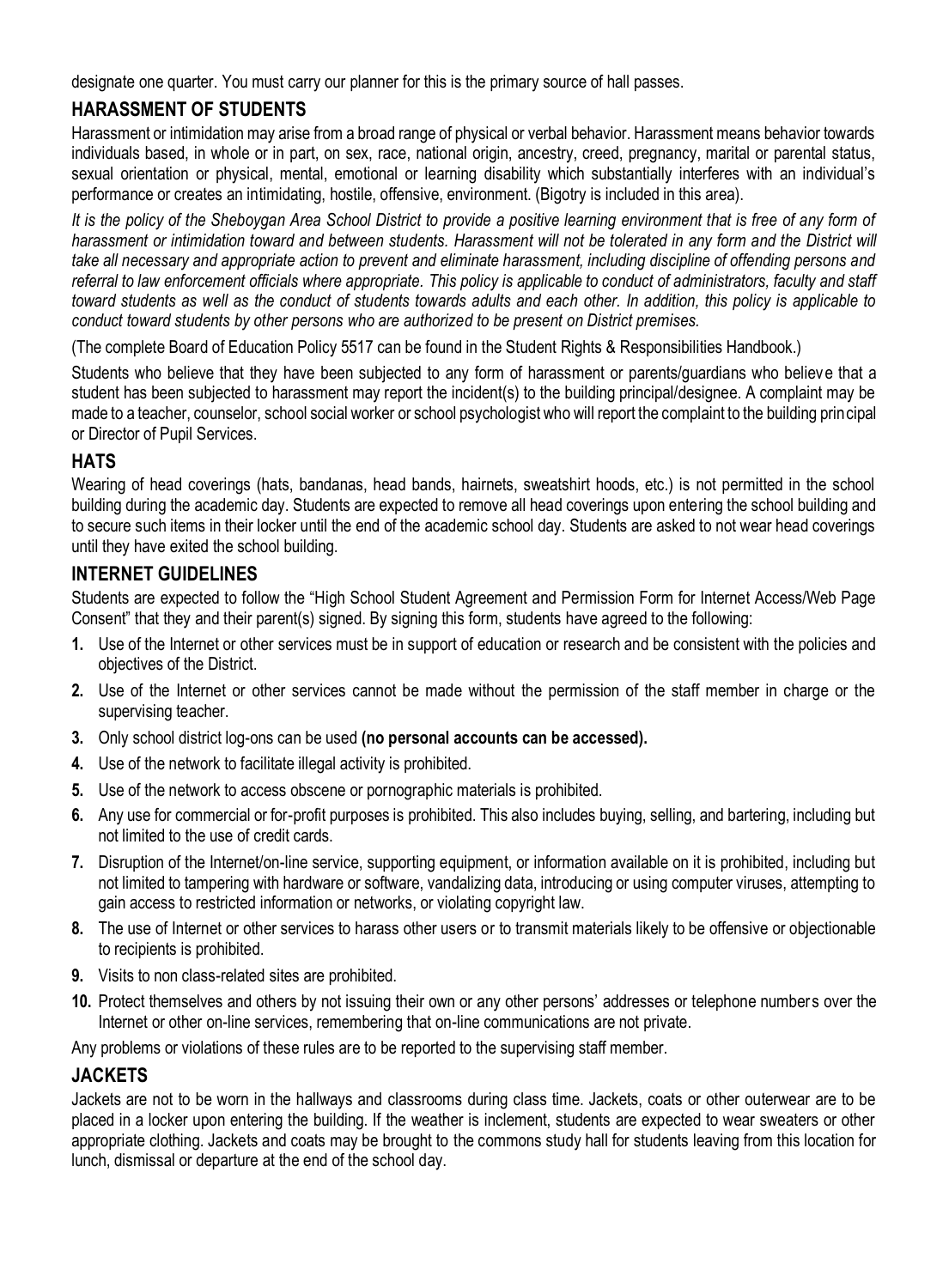# **LOCKED DOORS**

Building doors are locked each morning after the academic day has begun. Designated doors are open throughout the day. Students are not to open locked doors for any students before, during or after school.

# **PERSONAL AUDIO AND ELECTRONIC COMMUNICATION EQUIPMENT**

The use of mp3 players, iPods, CD players, and radios in the classroom is at the discretion of each individual teacher. Additionally, such equipment may be used before school, during passing periods, in the Commons during lunch, and after school. Students bringing personal audio equipment to school assume full responsibility for its use and safety. **Students using headphones or ear buds are expected to use only one ear bud or earphone during passing period as a measure of safety**. Failure to comply with these regulations will result in equipment confiscation and students will be held to the same consequences as those for unauthorized cell phone use. Students may not use pagers or two-way communication devices on school premises during the academic day unless specifically authorized by the building administration.

## **SNOWBALLS**

Any student identified throwing snowballs or snow on campus shall be subject to disciplinary action. Students throwing snowballs at or from a moving vehicle may be suspended from school and referred to the Sheboygan Police Department.

## **STUDENT CONDUCT IN THE NEIGHBORHOOD**

South High School citizens strive to be "Above the Line" in their conduct and academics. This includes being **"safe, respectful, and responsible"** while in school and in the school neighborhood.

#### **SUNGLASSES**

Sunglasses may not be worn either on the face, top of head, back of head, or around the neck during the academic day.

#### **THEFT AND VANDALISM**

The respect for property of others is a fundamental responsibility that each and every student is expected to follow. To steal or destroy the property of the school or other students is an extremely serious violation and will be handled as such.

### **TOBACCO POLICY**

The Board of Education Rule 5512 City Ordinance 1991-1992 Section 26-11, and high school rules and regulations prohibit the possession of cigarettes or any tobacco products by students. Students who possess or use cigarettes or tobacco on school grounds, in school buildings, or within the school "neighborhood" zones will subject themselves to disciplinary action. For every violation of this policy, students could be referred to the Sheboygan Police Department for action. Excessive violations of this policy could lead to expulsion proceedings.

### **FOOD AND BEVERAGES IN THE HALLWAYS**

To keep South High School a clean, safe environment, students are to be responsible with food and beverages in the hallways. Students are expected to utilize garbage receptacles for trash and to inform a member of the staff of any accidental spills or messes.

#### **ID / ACTIVITY CARD**

Each student of South High School will be provided with an ID card. This card must be carried daily by the students and shown to any staff member requesting to review it. This card will be needed for many things, such as when purchasing lunch, checking materials out of the IMC, going to the IMC during your study hall or conducting business in the Financial Office. If an Activity Card or ID Card is lost, a replacement card can be purchased in the Financial Office. Replacement costs are: \$2.00 for an ID and \$5.00 for an Activity Card.

#### **LOCKER POLICY**

**Student lockers and gym lockers are the property of the Sheboygan Area School District and as such are subject to inspection at any time.** Periodic inspection of lockers will be made and may involve the use of specially trained alert dogs with the assistance of the Sheboygan Police Department or other law enforcement agencies. Student belongings within the lockers may also be searched, consistent with applicable law. In the course of a locker inspection, school officials may seize any items that are dangerous and/or illegal, or violation of school policy. School administration reserves the right to authorize or designate persons to conduct school locker or building searches on behalf of school administration.

Lockers are made available for the convenience of students. Each student is assigned an individual locker for his/her personal use and is responsible for its contents and condition. Contact the Main Office if there is a problem with a locker or if a combination needs to be changed. There is a fee of \$1.50 for changing the combination. There is no reason for students to lose any valuables while at school. Lockers must be properly secured after each use. Students should not set on last digit to enable "popping open" to the touch. For personal protection and the safety of personal belongings, locker combinations should not be shared with other students. Locks issued to students are to be used for school-related purposes. If a lock is lost or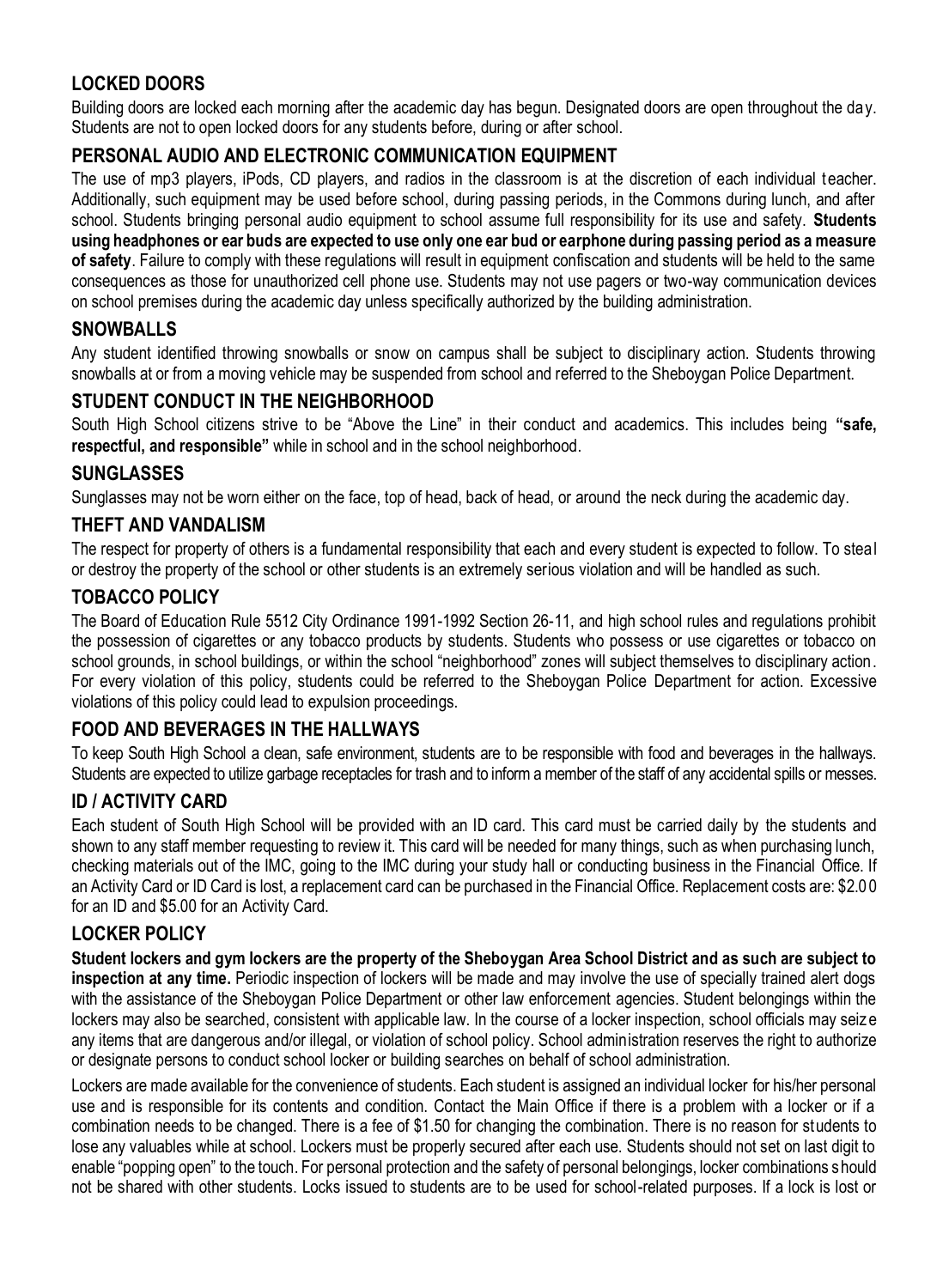broken, a fee of \$10.00 is charged to replace it.

Items seen as materially disrupting the educational process may not be posted on or displayed in student lockers. These items include, but are not limited to: sexually explicit, nude or partially nude photographs; drawings, cartoons and caricatures of the male or female body or depicting sexual activity; commonly profane or indecent words; items which promote the use of illegal drugs or controlled substances; alcohol; items of a nature that is offensive to a member of a recognized church or religious organization; items that are hurtful to any class of people or other items deemed inappropriate in a school setting.

South High School discourages students from carrying large amounts of money during school hours. Any large amounts of money or personal valuables should be left in the Main Office during the academic day. In the physical education area, leave money and valuables with the physical education instructor, not in a locker. South High administration discourages bringing any valuable item or electrical devices to school and will not be responsible for lost or stolen items.

Lockers will be opened the week following the end of the school year and all contents removed. South High will not be responsible for items left in lockers.

# GENERAL POLICIES

## **FAMILY EDUCATIONAL RIGHTS AND PRIVACY ACT**

The Family Educational Rights and Privacy Act (FERPA) affords parents and students over 18 years of age ("eligible students") certain rights with respect to the student's education records. They are:

- **1.** The right to inspect and review the student's education record within 45 days of the day the School Corporation receives a request for access.
- **2.** The right to request in writing the amendment of the student's education records that the parent or eligible student believes is inaccurate or misleading.
- **3.** The right to consent disclosures of personally identifiable information contained in the student's education records, except to the extent that FERPA authorizes disclosure without consent.
- **4.** The right to file complaint with the U.S. Department of Education concerning alleged failures by South High School to comply with the requirements of FERPA. The name and address of the office that administers FERPA is:

Family Policy Compliance Office

U.S. Department of Education

600 Independence Avenue, S.W.

Washington, D.C. 20202-4605

### **MEDICATION POLICY**

In the event that medication is to be administered at school, proper authorization forms are required. For nonprescription medications, parent/guardian written authorization is required. For prescription medications, parent/guardian written authorization and a written order from a doctor is required. Medication Authorization forms are available from the Attendance Office.

### **PHYSICAL EDUCATION UNIFORMS**

All students must wear a short-sleeved t-shirt, other than the one worn to school in order to participate in class. No cut-offs or tanktops are allowed. Shorts or sweat pants are also required. The shorts and sweat pants must be of athletic variety. No cut-off jeans are allowed. Suitable gym shoes (not sandals or hikers) are also required. Sweatshirts are recommended for outdoor activities. These are minimum requirements and students may not receive full daily participation credit if they fail to dress as outlined above.

### **QUICK \$50 PROGRAM**

The goal of Quick \$50 is to remove drugs, alcohol and weapons from schools. The idea is to give students with information about any of these items in school a way to provide information to school staff or the school resource officer so that it can be removed from school property and the student responsible held accountable. In return, the student tipster is eligible for a \$50 reward.

How does the Quick \$50 program work? The individual with information about weapons, drugs or alcohol on school property has three ways to make a report:

- **•** Call the Sheboygan Countywide Crime Stopper toll-free tip line at 1-877-283-8436. This is a non-recorded private line.
- **•** Contact a trusted staff member or administrator.
- **•** Contact the School Resource Officer.

Regardless of which option you choose, you will remain anonymous. If the tip is found to be legitimate, a cash reward is paid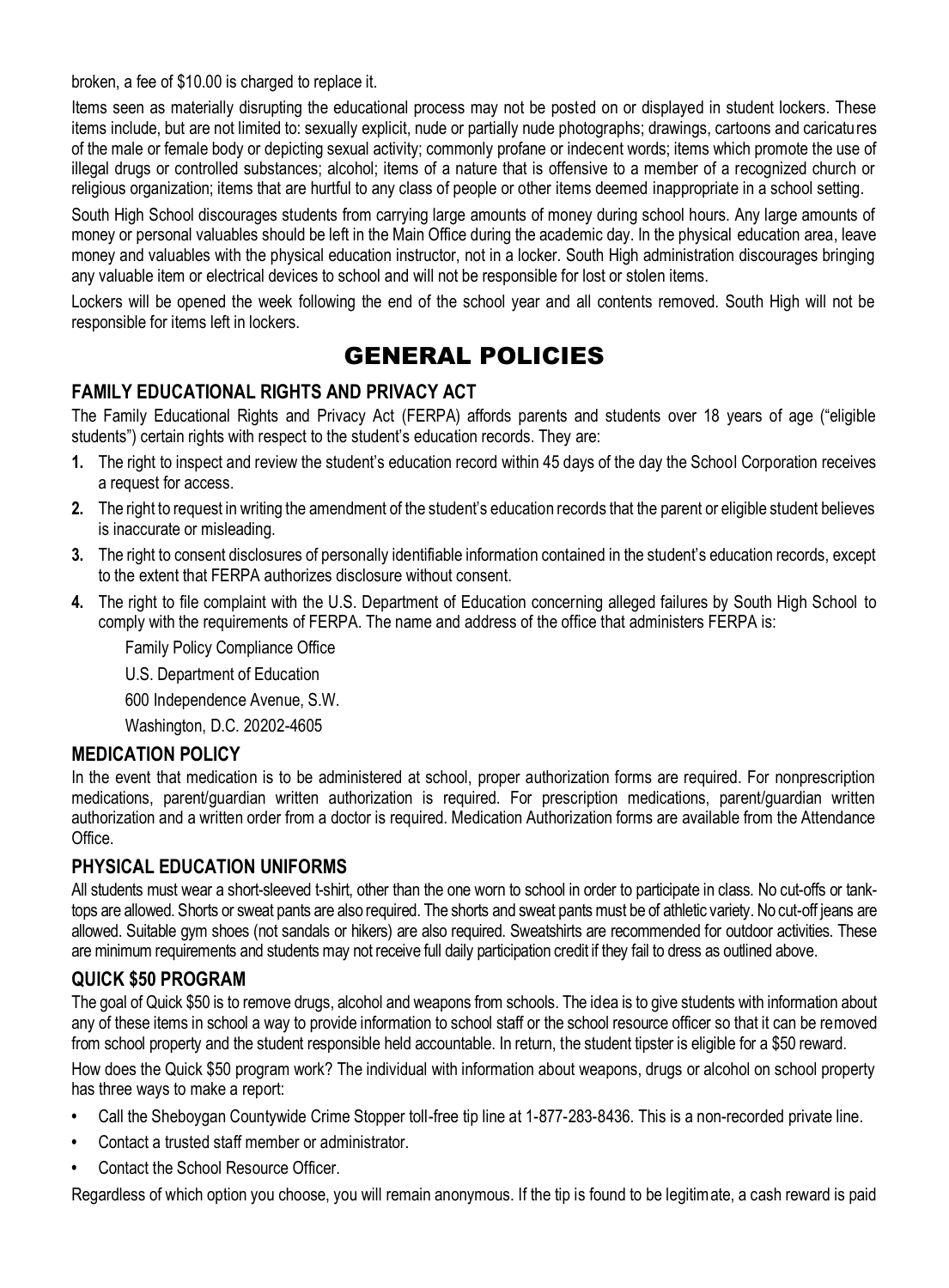to the student for providing this information.

# **SCHOOL CLOSING OR DELAYED START**

A decision to close or delay the start of school due to the weather or other circumstances will be announced on radio stations WHBL, WXER, WKTT, WCUB, and WOMT, on TV stations WBAY, WFRV, WLUK, WISN, WITI, and WTMJ and the district website (www.sheboygan.k12.wi.us). **Please do not call school on bad weather mornings.**

# **SCHOOL OWNED EQUIPMENT**

Students are given the opportunity to use various types of school-owned equipment such as lockers, locks, lab equipment, textbooks, library books, and athletic equipment. Students are responsible for items issued to them and will be required to make monetary restitution for any act of neglect or vandalism that leads to damage or loss of school-owned equipment or materials Equipment such as lockers, locks, shop tools, books, etc., may be opened or called in for inspection at any time. Laboratory-oriented classes such as science and technology education may require the student to pay for materials used in the creation of student projects or to purchase laboratory manuals. Students enrolled in these classes are responsible for payment of all required fees.

# **STUDENT PARKING**

Students can pick up an application for a parking tag during registration. The student is required to complete the form that asks for the make, model and license plate number of the vehicle. The student's signature on the form indicates compliance with the rules listed. Parking tags cost \$30.00. Parking tags hang from the rearview mirror and can be used for all family vehicles. Students are responsible to know the designated areas for student parking. Parking in staff or other areas not designated for student parking may result in a citation from the Sheboygan Police Department.

## **STUDENTS RIGHTS AND RESPONSIBILITIES**

The Sheboygan Area School District recognizes the rights and responsibilities of students as outlined in the Student Rights and Responsibilities Handbook. This booklet is distributed to all students at the beginning of each school year.

### **STUDENT VISITORS**

Occasionally students may wish to bring another student to school as a visitor. Arrangements for such a visit must be made in the Main Office at least three (3) academic days in advance of the visit. Visitors are limited to students enrolled in high school unless special arrangements are made with an administrator. The Visitor Pass requires the following information about the visitor: full name, age, address, home phone number, name of school attending, and reason for the visit.

#### **WORK PERMITS**

Applications for Work Permits can be completed in the Main Office before 7:45 a.m. Please bring the following: birth/baptismal certificate/WI drivers license, social security card, parental permission, signed letter/form from employer, and \$10.00 fee. Every effort will be made to process the application during the day for pick-up after school. A work permit is a privilege and may be denied or revoked for attendance or grade problems.

# "BELOW THE LINE" AND "BOTTOM LINE" DISCIPLINE

"The Redwing Way" is designed to encourage and support students to take responsibility for their own actions. If a student continues to fail in meeting classroom and school expectations, or behaves in a manner that is described as a "Major Infraction", the Dean of Students, Administration, the School Security Officer or School Resource Officer are to enforce rules and assign consequences to assist reinforcing the positive expectations for students at South High School.

- **1. "Minor Infraction"**  Whenever an individual slips into an opposite, negative behavior, the individual is committing a "Minor Infraction". At this point, the student has an opportunity to work with the classroom teacher to resolve the situation. Teachers have the opportunity to "share the power" with the student in determining a resolution. The teacher or student may choose to include the Dean of Students to work through the conflict and complete a "Fix It Plan".
- **2. "Major Infraction"** Occasionally an individual will commit a more grievous act, such as: repeated "Minor Infractions", tobacco, alcohol & drug violations; fighting; theft; weapons possession; all forms of harassment; gang-related activity; major threats; bomb or fire concerns; substantial vandalism; vulgarity directed at an adult or gross insubordination. These are considered to be a "Major Infraction" and are dealt with as a referral to the dean of students and/or administration.

### **DEFINITIONS**

**Detention** – A period of time, outside normal classroom time, which the student serves as a consequence for failure to follow school guidelines.

**In-School Detention** – A period of time, during the normal classroom time, which the students serves as a consequence for failure to follow school guidelines.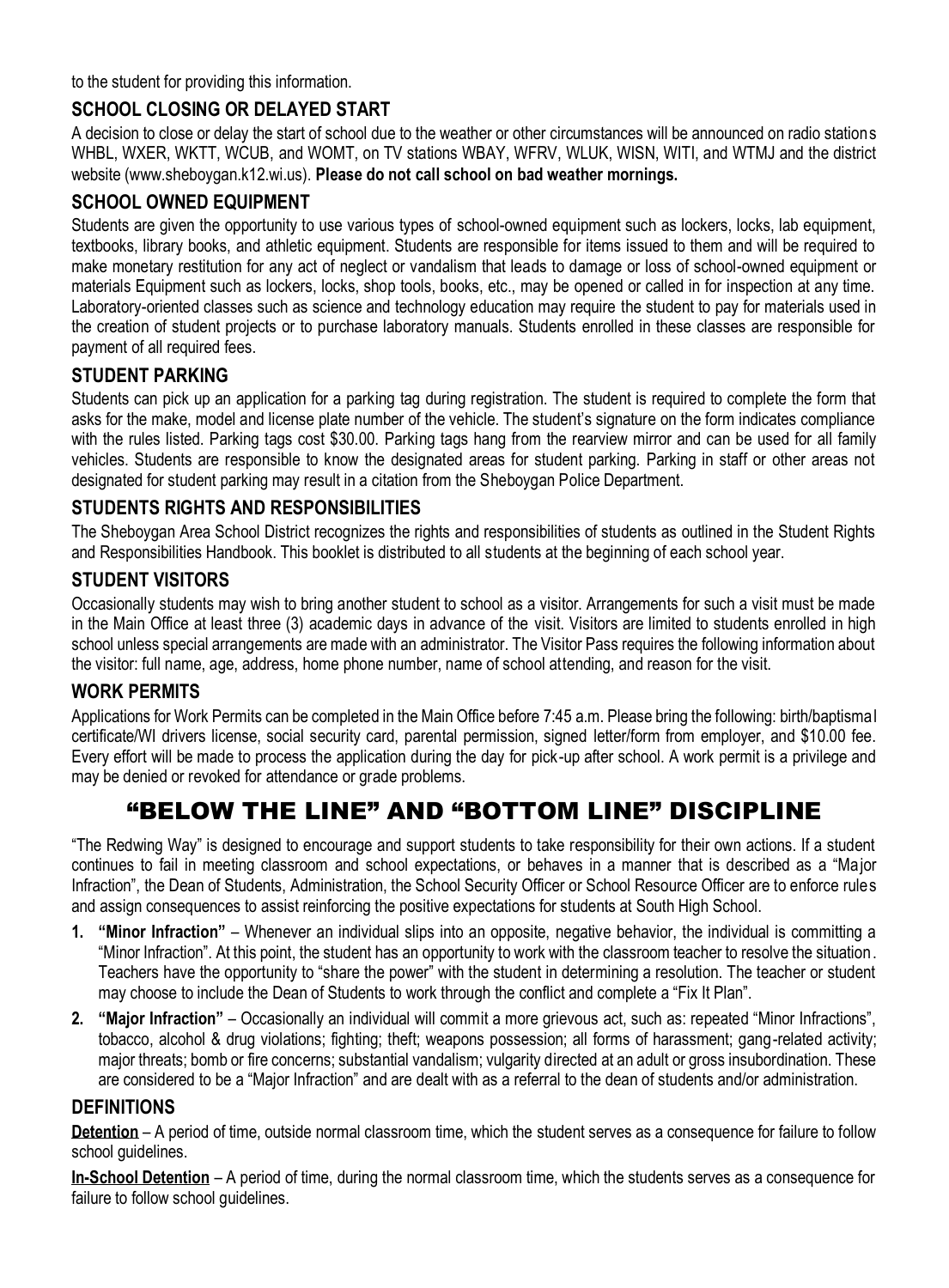**Suspension** – Prohibition of a pupil from attending any school functions (generally for a period of no more than five (5) academic days).

**In-School Suspension** – A suspension which the pupil serves in the school building in a specified area.

**Out-of-School Suspension** – A suspension which the student serves the penalty out of the building, away from the school building and campus.

**Expulsion** – An action taken by the School Board to prohibit a student from further attendance for a specified period of time.

### **CLASSROOM AND DISCIPLINE**

A good learning atmosphere is the mutual responsibility of the staff and students, and is assured through the use of clearly defined rules and regulations. Because of varying personalities and classroom environments, these rules can differ somewhat from teacher to teacher.

- **A.** The teacher is responsible to resolve infractions of classroom rules. When corrective actions prove ineffective, the teacher may temporarily reassign a student from the classroom to the building security personnel, as provided in the South High School PDP.
- **B.** The purpose of temporarily re-assigning a student are: a) to re-establish the learning atmosphere which the student has disrupted, b) to provide a setting for the student to examine the actions which led to removal and make a commitment to correct his/her behavior.

#### **For students on an in-school suspension (ISS):**

- **a.** Office personnel will ask your teachers for your day's work. You must complete this while serving your ISS.
- **b.** You will remain in the ISS room for the entire time of the suspension. YOU ARE TO BRING YOUR OWN LUNCH IF YOU WISH TO HAVE ANY or hot lunch will be brought to you at your expense.
- **c.** No visiting, no sleeping; no unauthorized food.
- **d.** No recreational reading (until all assigned work is completed).
- **e.** No use of cell phones or music listening devices.

#### **THE STEP SYSTEM**

When incidents occur outside of the classroom, when corrective actions taken by the classroom teacher have failed, or when the rule infraction is of a serious nature, the incident shall be referred to the dean of students and/or administration for investigation and action. The severity of the consequences applied by the administration depends on two factors:

- **a.** The seriousness of the offense, and
- **b.** The previous disciplinary record of the student.

In an effort to take both factors into account, a progression of consequences (The Step System) has been adopted. A student who is referred for violating a rule within this code will receive at least the consequence that corresponds to the entry -level step for that offense. With each successive recorded referral the student advances at least one step depending upon the seriousness of the infraction. The minimum consequences for each step are as follows:

#### **Step 1: Minor Infraction**

- **1.** Parent Contact by Teacher via phone or email.
- **2.** Teacher and student use the Dean of Students to help work out a Fix It Plan. No formal administrative consequences are planned if consensus is reached.

#### **Step 2: Repeated Minor Infraction or Major Infraction**

- **1.** Administrative conference with the student and parent notification by the Dean of Student, School Administrator or Security Resource Officer.
- **2.** Detention, in-school suspension or other administrative discipline

#### **Step 3: Major Infraction**

**1.** One (1) or Two (2) day in-school suspension, or One (1) or Two (2) day out-of-school suspension (alternative: one of the student's parents may attend classes with the student for the entire academic day). A parent conference will occur by telephone or in person.

#### **Step 4: Major Infraction**

- **1.** Three (3) day or Four (4) day out-of-school suspension. Re-entry conference with parent may be required.
- **2.** Dean of Students reviews student incident with staff, student and parent.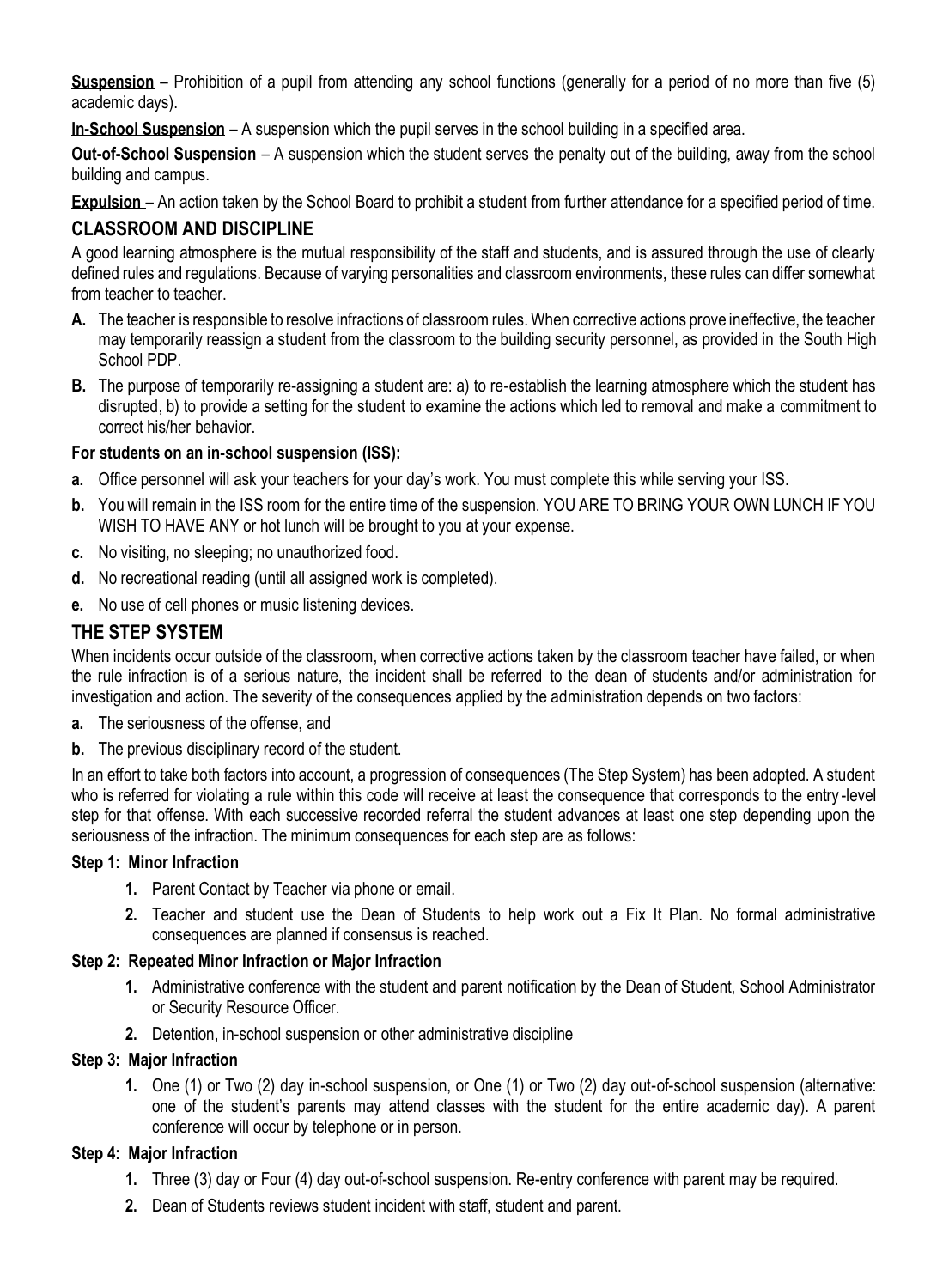- **3.** Dean of Students, Administrator or Pupil Service Personnel will present a review of the student academic and behavior files and discuss appropriateness for a referral to the Problem Solving Team (PST).
- **4.** Recommendation of a Voluntary Withdrawal Agreement will be considered. If such action is viewed necessary, consultations with the Director of Special Education for Pupil Service will be scheduled prior to student readmission to regular school attendance.

#### **Step 5: Major Infraction**

**1.** Five (5) to fifteen (15) days out-of-school suspension pending expulsion hearing before the Board of Education. Step 7 will not be used as a progressive step unless the violation is warranted or called for as a specific consequence of a state violation. IEP-Teams will be convened for CWD students.

#### **PROVISIONS OF THE STEP SYSTEM**

A disciplinary file will be kept for each student referred to an administrator. A record of each violation, as well as the step assigned, will be maintained.

- **1.** A copy of all major referrals will be sent to parent(s) as notification in writing for all violations from Step 2 through Step 7.
- **2.** Based on previous history, and/or severity of the infraction(s), the student may be assigned a higher step than the minimum established.

#### **SUSPENSION PROCEDURES**

- While on suspension, a student is assigned to a specific room unless the infraction warrants Step 3, Step 4 or Step 5 (mandatory out-of-school suspension) or when the student's presence in the building poses a possible disruption to the orderly operation of the school. Students assigned to in-school suspension must complete class assignments by the time they return to class. In case of situations such as required labs, etc., make-up work is due at the discretion of the teacher. **If work is not completed on time, the teacher may require the student to come in before or after school to complete the work.**
- **•** No suspension from school shall be imposed without an administrative conference with the student, except where it appears that the student will create an immediate and substantial danger to himself/herself or to persons or property around the student.
- **•** Notice of the grounds for suspension shall be given the pupil at the suspension conference. His or her parent or guardian shall also be notified of this information and the suspension.

### **A. STUDENT-TO-STUDENT RELATIONSHIPS:**

School Board Rule 5117 and Wisconsin State Statutes Sections, 118.13, 120.13 (1), 947.013, P1 9, Wisconsin Administrative Code, Title VI, Civil Rights Act of 1964, Title IX, Education Amendments, of 1972, Section 504, Rehabilitation Act of 1973, and Americans with Disabilities Act of 1990. Cross Reference: Rule 6146.1, Harassment of Students and Exhibit 5146.1 Student Harassment Formal Complaint Form.

**RIGHT**: Each student has the right to attend school and school activities without fear of threats against his/her feelings, property, or physical well-being.

**RESPONSIBILITY**: Each student is responsible to respect the feelings, property, and physical well being of other students.

**POLICY**: Students will refrain from physical and verbal abuse directed at other students, as well as damage or theft of the property of a fellow student.

| <b>Infraction</b>          | <b>Step</b> | <b>Infraction</b>                | <b>Step</b> |
|----------------------------|-------------|----------------------------------|-------------|
| <b>Disrespect</b>          | $1-3$       | Threatening or intimidating acts | $3-5$       |
| <b>Property Damage</b>     | $3-5$       | Verbal Harassment                | $2 - 5$     |
| Fighting                   | $3-5$       | Sexual Harassment                | $2 - 5$     |
| Scuffle/Rough Play         | $1 - 3$     | Physical Harassment              | $2 - 5$     |
| <b>Physical Attack</b>     | $3-5$       | Racial Harassment                | $2 - 5$     |
| Theft from another student | $2 - 4$     | Instigation of harassment        | 4-5         |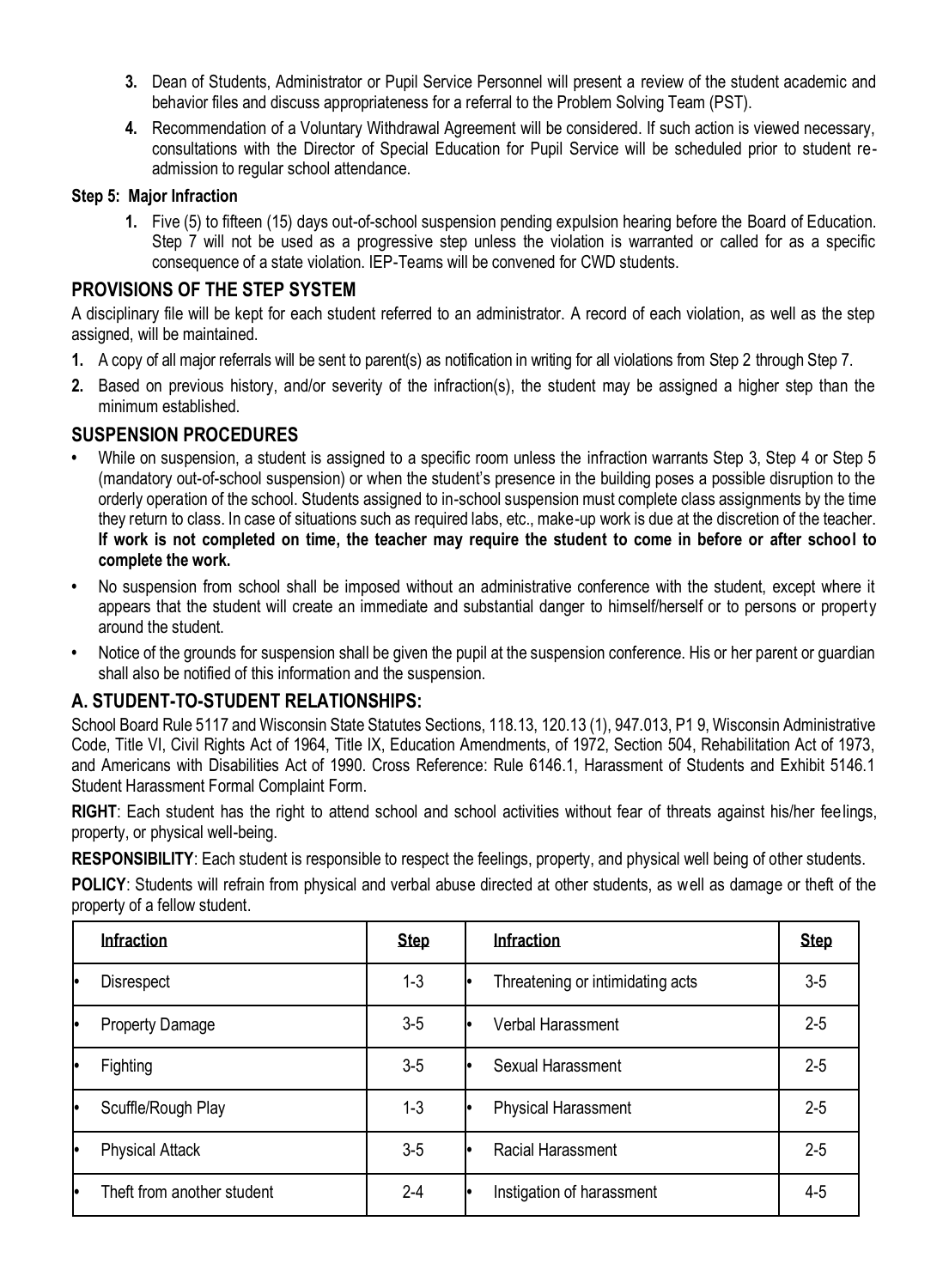# **B. GANG ISSUES:**

The Sheboygan Area School District has a no tolerance policy on gangs. Students who wear gang signs or clothing, have gang symbols on personal property in school or flash gang signs will face these consequences.

- **1st Offense** Warning and conference with parents, student, administration and/or liaison officer.
- **2nd Offense** Three (3) day out-of-school suspension.
- **3rd Offense** Three (3) day out-of-school suspension plus a disciplinary meeting with the Asst. Superintendent of Pupil Services.
- **4th Offense** Pre-expulsion hearing

(Violations from one year to the next will be recorded and allowed to accumulate and progress to the next step with each subsequent violation.)

# **C. STUDENT-TO-STAFF RELATIONSHIPS**

(Refer to School Board Rules, State Statutes, Legal References and Cross-References cited in SECTION B.)

**RIGHT**: Students have the right to free and responsible inquiry and expression while being mindful of the responsibilities listed below.

**RESPONSIBILITY**: Students have the responsibility to respect authority, feelings, physical well-being, and the property of the school staff.

**POLICY**: Students shall refrain from disobedience, disrespect, threats, or attacks directed at members of the school staff, as well as damage to or thefts of property belonging to school staff members.

| <b>Infraction</b>                 | <b>Step</b> | <b>Infraction</b>                      | <b>Step</b> |
|-----------------------------------|-------------|----------------------------------------|-------------|
| Insubordination                   | $1 - 3$     | Verbal Harassment<br>I۰                | $2 - 5$     |
| <b>Disrespect</b>                 | $1 - 3$     | Sexual Harassment<br>I۰                | $2 - 5$     |
| Vulgarity directed towards staff  | $1-3$       | <b>Physical Harassment</b><br>I۰       | $2 - 5$     |
| Failure to identify self to staff | $1-3$       | Racial Harassment<br>I۰                | $2 - 5$     |
| Disrespect of staff property      | $3-4$       | Threatening or intimidating acts<br>I۰ | $2 - 5$     |
| Damage                            | $3-4$       | Instigation of staff harassment<br>I۰  | $2 - 5$     |
| Theft                             | $3-4$       | <b>Physical Attack</b><br>lo           | $3-5$       |

### **D. SCHOOL PROPERTY**

**RIGHT**: Each student is entitled to a well-equipped, well-maintained, attractive school environment.

**RESPONSIBILITY**: Each student is responsible to respect and help maintain the appearance of the building and the equipment and resources therein.

**POLICY:** Acts of vandalism, theft and abuse of the school property, building and grounds are prohibited.

|    | <b>Infraction</b>                    | <b>Step</b> | <b>Infraction</b>  | <b>Step</b> |
|----|--------------------------------------|-------------|--------------------|-------------|
| ١o | Littering or throwing food in school | $2 - 3$     | <b>Destruction</b> | $3-5$       |
| I۰ | Littering or throwing food outside   | $2 - 3$     | Theft              | $3 - 5$     |
| ю  | Vandalism                            | $2 - 5$     | Computer misuse    | $2 - 5$     |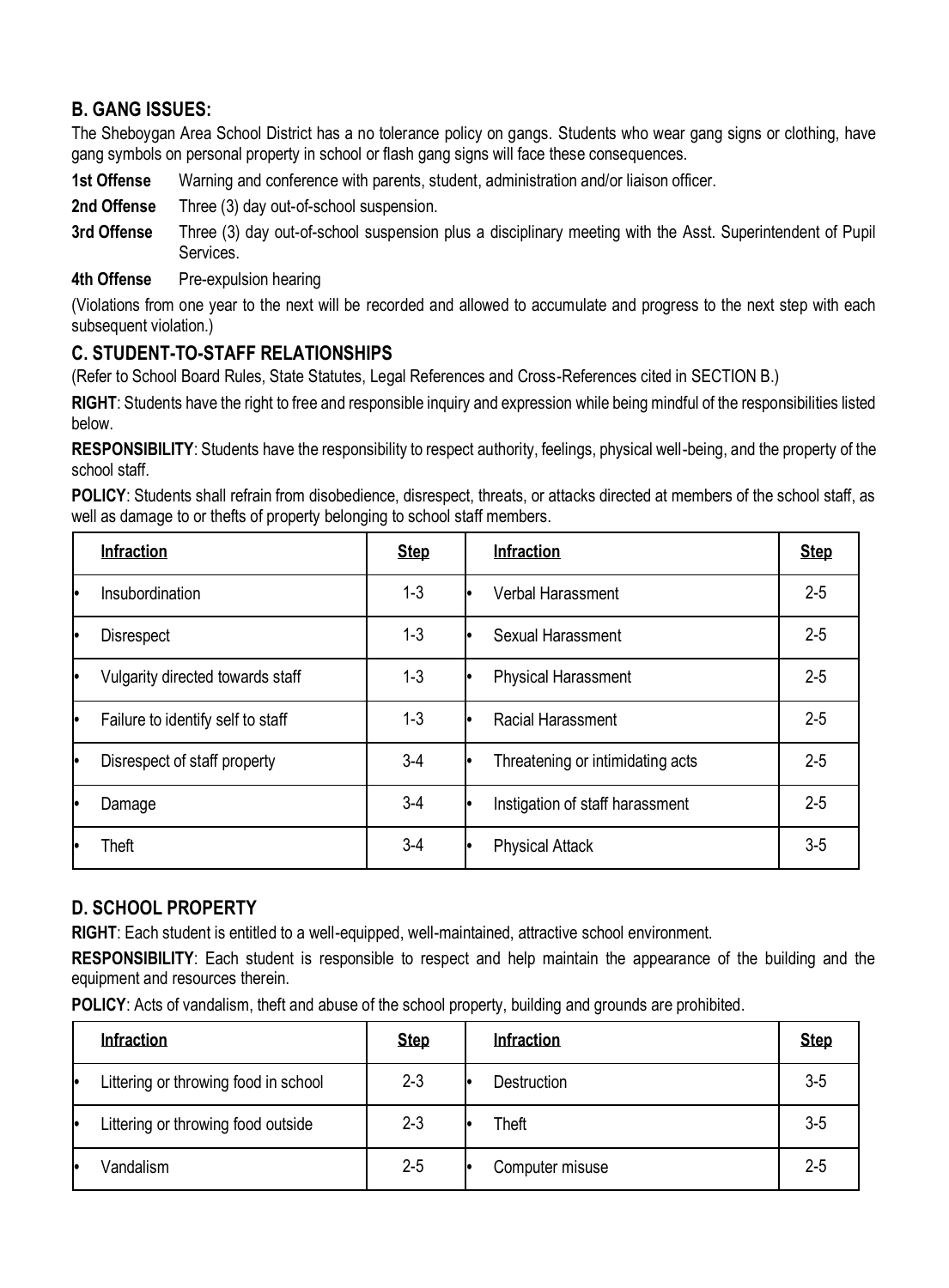| ю | Defacing                         | $2 - 5$ | Reckless behavior resulting in damage to<br>school/staff property | $2 - 5$ |
|---|----------------------------------|---------|-------------------------------------------------------------------|---------|
| ю | Abuse of printed or AV materials | $2 - 5$ | Computer hacking                                                  | 3-5     |

# **E. PROTECTION OF THE PUBLIC SAFETY**

School Board Rule 5520 and Wisconsin Statutes Sections 948.61, 118.31, (3) and 120.13.

**RIGHT**: Each student and staff has a right to be safe and secure from physical harm while attending school.

**RESPONSIBILITY**: Students and staff have a responsibility to conduct themselves in such a manner as not to pose a threat to the health and safety of others.

**POLICY**: The infractions listed below, as well as other acts that threaten the health and safety of student and/or staff, are strictly forbidden. Parking lot assignments must be followed.

|          | <b>Infraction</b>                                                       | <b>Step</b> | <b>Infraction</b>                                                                              | <b>Step</b>             |
|----------|-------------------------------------------------------------------------|-------------|------------------------------------------------------------------------------------------------|-------------------------|
|          | Parking in unauthorized areas                                           | $1-2$       | firecrackers<br>Detonation of<br>other<br>or<br>explosive devices                              | $2-4$                   |
| lo<br>١o | Unauthorized driving during school day<br>Improper use of motor vehicle | $1-2$       | The act of initiating a fire alarm or initiating<br>le.<br>a report warning of a fire or other | $2 - 4$                 |
| le       | Possession of firecrackers or other<br>explosive devises                | $1-4$       | catastrophe without just cause                                                                 |                         |
| ۱۰<br>le | False alarms<br>Reckless driving                                        | $2 - 5$     | Possession of weapons<br>Bomb threats<br>Arson                                                 | $3-5$<br>$3-5$<br>$3-5$ |
|          |                                                                         | $2-4$       |                                                                                                |                         |
|          |                                                                         | $2 - 4$     |                                                                                                |                         |

# **F. ALCOHOL, TOBACCO, AND DRUGS**

School Board Rules 5512 and 5530 Wisconsin Statute 101.123, 120, 12(20), Wisconsin Act 95, Section 48.983 (4), (5), and Chapter 139.75 (12). Cross Reference: Rule 3516.1, Tobacco Free Schools Enforcement Guidelines.

**RIGHT**: Each student has the right to associate with students who are free from the influence of alcohol, tobacco, and drugs, and not be subjected to those wishing to buy, sell or use substances, and participate in a healthy environment.

**RESPONSIBILITY**: Each student has the responsibility to keep his/her mind and body in a sound, health condition, and abide by established laws.

**POLICY**: The possession, use, or sale of any over the counter, prescription and/or nonprescription drug, elicit narcotic, alcoholic beverages, or tobacco is prohibited on school grounds, as well as during or before school, or school-sponsored activities. All medicines will be stored with the school nurse according to Board Policy.

| <b>Infraction</b>                                                                                                                                                                                                                       | <b>Step</b>                                    | <b>Infraction</b>                                                                                                                                                                                                                                                                                                            | <b>Step</b>                      |
|-----------------------------------------------------------------------------------------------------------------------------------------------------------------------------------------------------------------------------------------|------------------------------------------------|------------------------------------------------------------------------------------------------------------------------------------------------------------------------------------------------------------------------------------------------------------------------------------------------------------------------------|----------------------------------|
| Possession of tobacco products<br>Possession of any electronic smoking device<br>or vape pen<br>Possession of any nicotine based oils or<br>liquid<br>Use of tobacco products<br>Misuse, transmitting of over-the-counter<br>medication | 1-5<br>$1-5$<br>$1-5$<br>$3-5$<br>$3-5$<br>3-5 | Possession of alcohol/drugs or look-a-like<br>influence<br>under the<br>Noticeably<br>0f<br>alcohol/drugs as indicated by obvious<br>behavior and/or the smell of substances on<br>the person<br>Observed use of alcohol/drugs<br>purchasing<br>transmitting<br>Selling,<br>or<br>alcohol/drugs or look-a-like alcohol/drugs | $3-5$<br>$3-5$<br>$3-5$<br>$3-5$ |